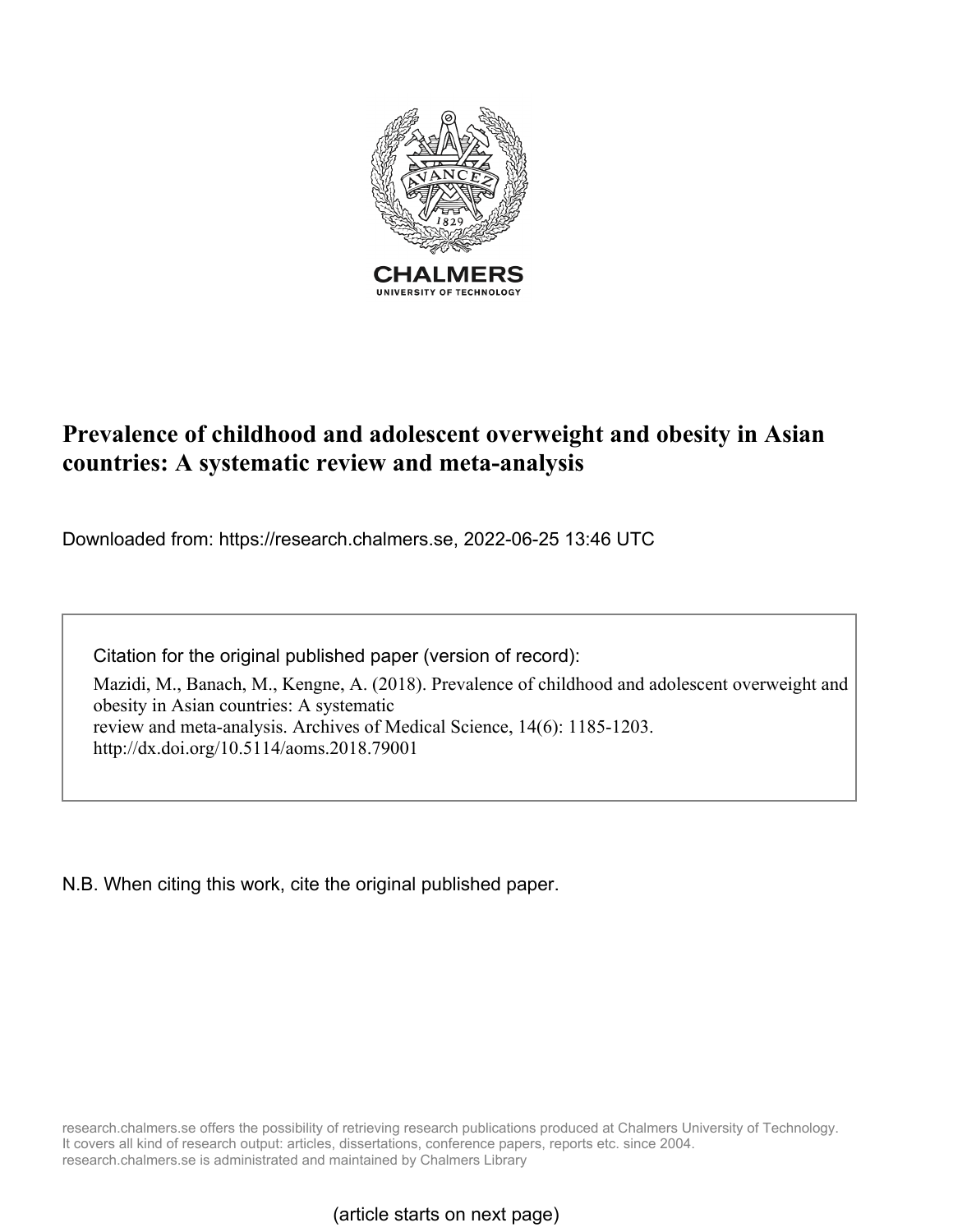# Prevalence of childhood and adolescent overweight and obesity in Asian countries: a systematic review and meta-analysis

Mohsen Mazidi<sup>1</sup>, Maciej Banach<sup>2-4</sup>, Andre Pascal Kengne<sup>s</sup>; Lipid and Blood Pressure Meta-analysis Collaboration Group

1 Department of Biology and Biological Engineering, Food and Nutrition Science, Chalmers University of Technology, Gothenburg, Sweden

2 Department of Hypertension, Chair of Nephrology and Hypertension, Medical University of Lodz (MUL), Lodz, Poland

 Polish Mother's Memorial Hospital Research Institute (PMMHRI), Lodz, Poland Cardiovascular Research Centre, University of Zielona Gora, Zielona Gora, Poland Non-Communicable Disease Research Unit, South African Medical Research Council and University of Cape Town, Cape Town, South Africa

Submitted: 2 July 2018 Accepted: 10 July 2018

Arch Med Sci 2018; 14, 6: 1185–1203 DOI: https://doi.org/10.5114/aoms.2018.79001 Copyright © 2018 Termedia & Banach

#### Abstract

Introduction: We conducted a systematic review and meta-analysis to estimate the prevalence of overweight and obesity in children (aged 5–12 years) and adolescents (aged 12–19 years) in Asian countries. Study design: Systematic review and meta-analysis.

Material and methods: We comprehensively searched specialised databases for relevant studies conducted in Asian countries between January 1, 1999, and May 30, 2017. Random effects models (using the DerSimonian-Laird method) and generic inverse variance methods were used for quantitative data synthesis. Sensitivity analysis was conducted using the 'leave-one-out' method. Heterogeneity was quantitatively assessed using the  $I<sup>2</sup>$  index. Systematic review registration: CRD42016033061.

Results: Among 22,286 identified citations, 41 studies met the inclusion criteria with  $n = 71,998$  and  $n = 353,513$  for children and adolescents. The pooled prevalence (overall, boys and girls) was 5.8% (*n* = 4175), 7.0% (*n* = 2631) and 4.8% (*n* = 1651) for obesity in children aged 5–11 years; 8.6% (*n* = 30,402), 10.1% (*n* = 17,990) and 6.2% (*n* = 10,874) for obesity in adolescents age 12–19 years. For overweight in children the values for overall, boys and girls were 11.2% (*n* = 7900), 11.7% (*n* = 4280) and 10.9% (*n* = 3698) respectively; and for overweight in adolescents, 14.6% (*n* = 46,886), 15.9% (27,183), and 13.7% (20,574). These findings were robust in sensitivity analyses. In children and adolescents a higher percentage of boys than girls are obese (children = 7.0 vs. 4.8%, adolescents =  $10.1$  vs. 6.2%, *p* < 0.001, respectively). Furthermore, in children and adolescents a higher percentage of boys than girls are overweight (children = 11.7 vs. 10.9%, adolescents = 15.9 vs. 13.7%, *p* < 0.001, respectively).

Conclusions: In view of the number of children who are overweight or obese, the associated detrimental effects on health, and the cost to health-care systems, implementation of programmes to monitor and prevent unhealthy weight gain in children and adolescents is needed throughout Asian countries.

Key words: childhood, adolescent, overweight, obesity.

#### Corresponding author:

Mohsen Mazidi PhD Department of Biology and Biological Engineering, Food and Nutrition Science Chalmers University of Technology SE-41296 Gothenburg Sweden E-mail: Moshen@genetics. ac.cn

 $A M S$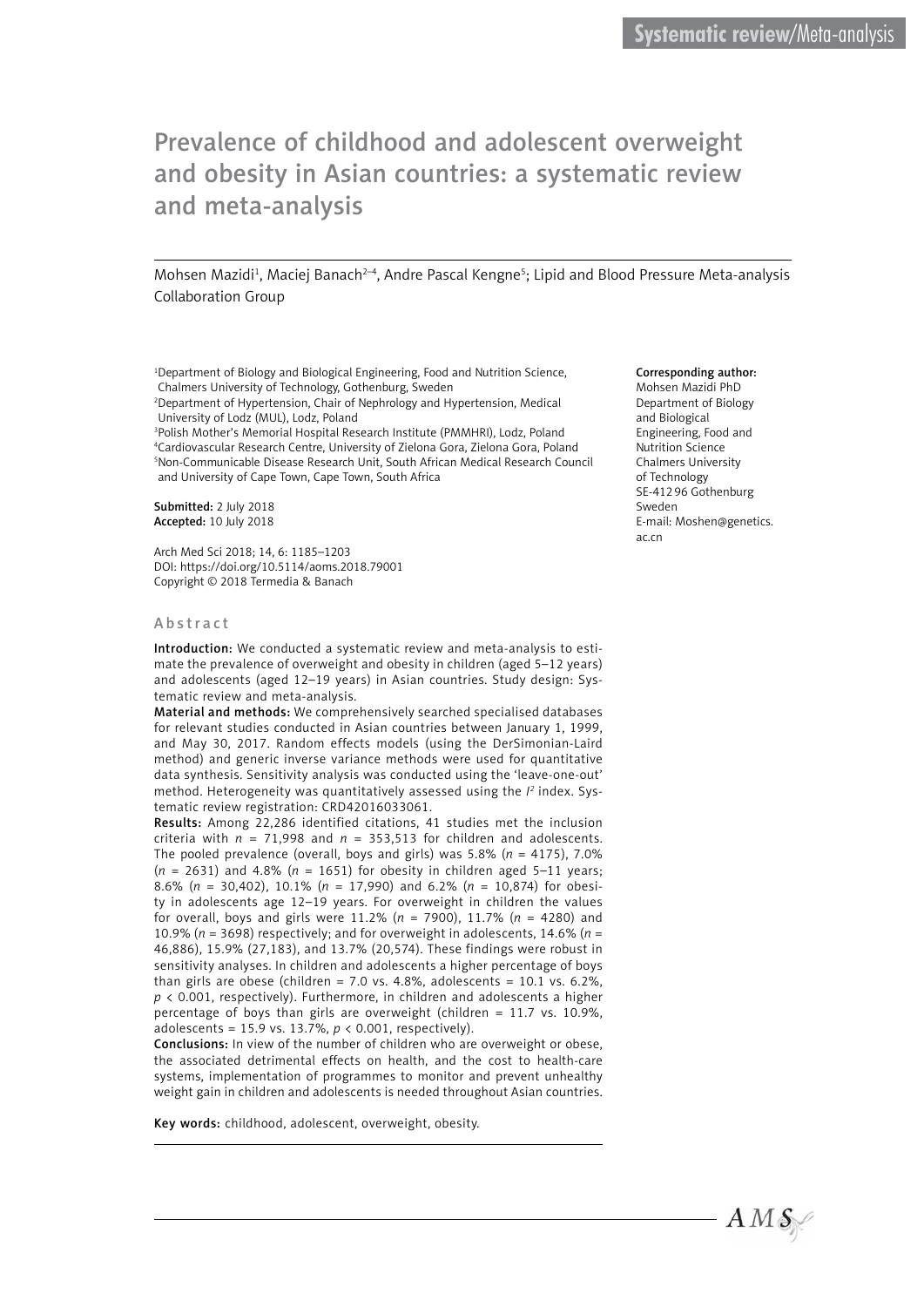#### Introduction

The worldwide prevalence of overweight and obesity in children and adolescents has increased in recent decades [1]. An estimated 170 million children under 18 years of age were overweight or obese in 2008, and it has been projected that approximately 30% of all children will be affected by these conditions by 2030 [2, 3]. The prevalence of a body mass index (BMI) at or higher than the 95<sup>th</sup> percentile among children between the ages of 6 and 11 years in the United States increased from 4.2% in 1963–1965 to 15.3% in 1999–2000, before plateauing during the first decade of the  $21<sup>st</sup>$  century [4, 5]. The overall prevalence of overweight, including obesity, in school children in European countries was estimated at 20.5%: 15.6% for overweight and 4.9% for obesity. The proportion of overweight and obesity was 24.5% in Eastern Asia countries and 11.9% in the Western Asia regions [6]. The World Health Organization (WHO) has estimated that the majority of overweight or obese children live in developing countries, where the rates are increasing faster than in developed countries [7]. A comparative study across developing countries reported that prevalence rates of obesity in adolescents in Asia are highest [8]. Furthermore, there are large within and between countries variations across Asia: 3.5% in rural Bangladesh to over 65% in the Maldives [9], 30% in Iran and Saudi Arabia and approximately 12.5% for Chinese children [10].

Obesity in early life is a precursor to obesity in adulthood [2], and excess weight in adults is associated with many adverse health outcomes including type 2 diabetes, hypertension, dyslipidaemia, cardiovascular diseases and type of cancers [2]. The current increasing prevalence of childhood overweight and obesity will therefore adversely affect the burden of obesity-related diseases and their consequences on families and health systems in the near future [11]. The etiological factors for childhood obesity include genetic, metabolic, and behavioural components [12]. In spite of the demonstrated genetic influence, a strong obesogenic environment is essential for its phenotypic expression of overweight and obesity [11, 13]. However, environmental modulators of the energy intake and expenditure (the imbalance of which leads to overweight and obesity) vary across regions. Studies in the Middle East have reported that among all of the lifestyle factors, overweight and obesity exhibited significant associations with less frequent vigorous physical activity, consumption of breakfast, vegetables and frequent sugar-sweetened beverage consumption [13]. Although there are some profound differences among Asian countries including socio-economic status, diversity of the cultures, races and genetics, the main contributors to the increasing burden of obesity and overweight among children and adolescents in Asia are very similar [13]. Childhood and adolescence is a short-term, but important, window of opportunity for the prevention management and control of obesity and related health consequences. In this regard, reliable data on the burden are a solid foundation of such prevention efforts. Regarding the size and diversity of the population of Asia and its high number of developing countries, the population of children and adolescents in Asia represents a relatively large proportion of the global population of children and adolescents in developing countries.

We performed a systematic review and metaanalysis to determine the prevalence of childhood and adolescent overweight and obesity in Asian countries, with a view to providing accurate data for monitoring future trends.

# Material and methods

### Literature search

This systematic review is reported according to the Preferred Reporting Items for Systematic reviews and Meta-Analyses (PRISMA) Statement [14]. The study protocol was registered with the International Prospective Register of Systematic Reviews, PROSPERO (registration no: CRD42016033061). We aimed to identify prevalence studies in Asian countries published from Jan 1, 1999, to May 30, 2017. A combination of words from the dictionary Medical Subject Heading Terms (MeSH) descriptors, and Boolean operators were used to search PUBMED, EMBASE, Web of Science, SCOPUS and Gray Literature sources with a range of search terms (Tables I and II). An expert librarian helped in designing the search strategy framework and implementing searches. Websites of relevant agencies such as the International Association for the Study of Obesity (IASO), the International Obesity Task Force, the Global School-based Student Health Survey and World Health Organization (WHO) were browsed. Additionally, we performed a manual search for other articles and references of published articles, and sent email requests to corresponding authors for additional data where relevant. To further minimize the effect of any publication bias, a snowball method, characterized by manual checking of references from retrieved articles, was applied. We also searched grey literature databases including the Virtual Library for Public Health and the System for Information on Grey Literature.

To be included in this systematic review, primary studies had to meet these criteria: 1) population-based cross-sectional or cohort studies reporting the prevalence of overweight and obesity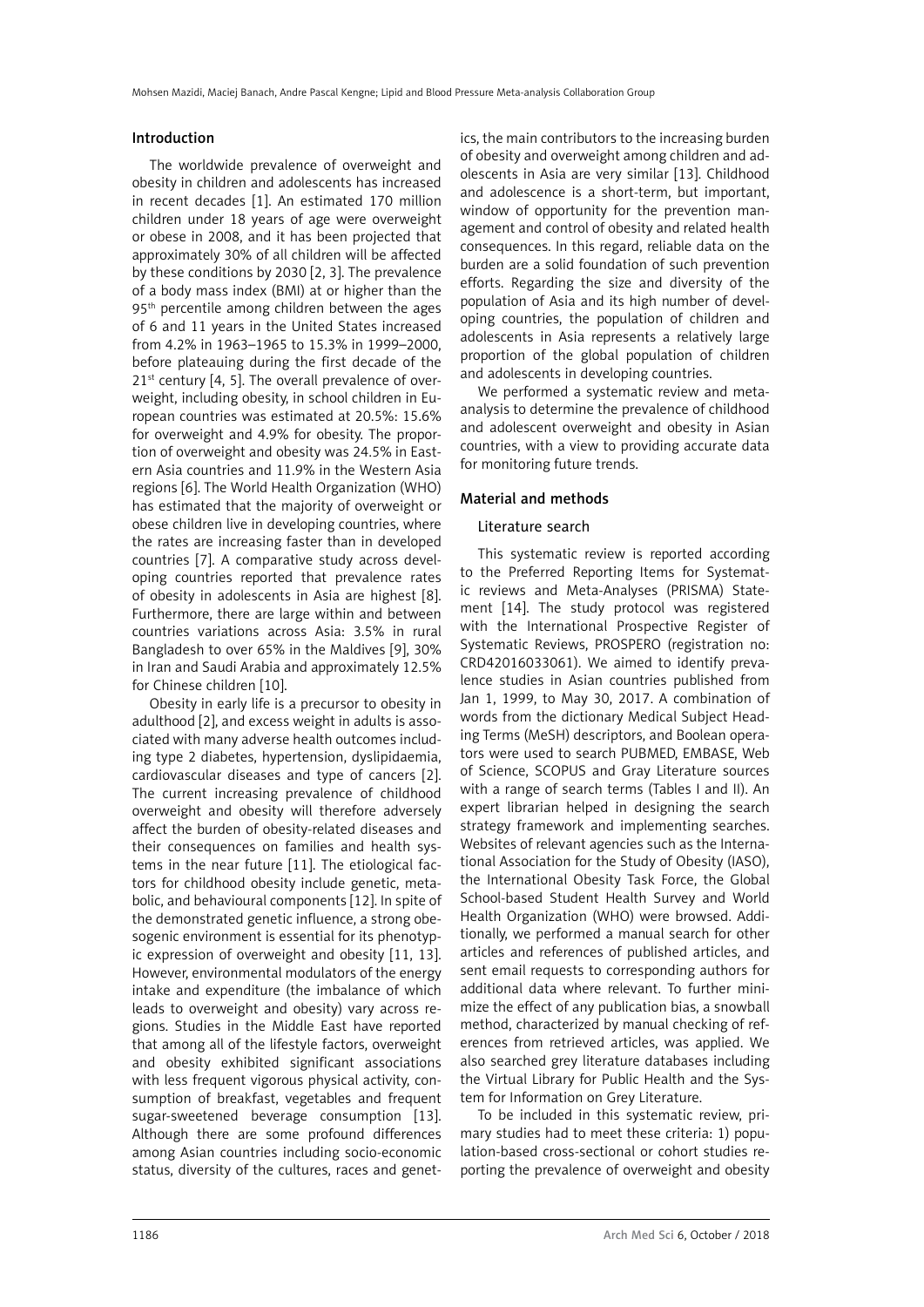|        |  |  |  | Table I. Full search terms and strategy used for systematically reviewing the articles indexed in PubMed and |  |  |  |  |
|--------|--|--|--|--------------------------------------------------------------------------------------------------------------|--|--|--|--|
| Scopus |  |  |  |                                                                                                              |  |  |  |  |

| No.            | Concept                      | Search terms                                                                                                                                                                                                                                                                                                                                                                                                                                                                                                                                                                                                                                                                                                                                                                                                                                                                                                                                                                                                                                                                                                                                             |
|----------------|------------------------------|----------------------------------------------------------------------------------------------------------------------------------------------------------------------------------------------------------------------------------------------------------------------------------------------------------------------------------------------------------------------------------------------------------------------------------------------------------------------------------------------------------------------------------------------------------------------------------------------------------------------------------------------------------------------------------------------------------------------------------------------------------------------------------------------------------------------------------------------------------------------------------------------------------------------------------------------------------------------------------------------------------------------------------------------------------------------------------------------------------------------------------------------------------|
| $\mathbf{1}$   | Childhood and<br>adolescence | Child [Text Word] OR Child [MeSH terms] Children [Text Word] OR childhood [Text Word]<br>OR adolescent [MeSH terms] OR adolescent [Text Word] OR adolescent* [Text Word]<br>OR pediatric [Text Word] OR teens [Text Word] OR teen [Text Word] OR Teenage* [Text<br>Word] OR Youth* [Text Word] OR Infan*[Text Word]                                                                                                                                                                                                                                                                                                                                                                                                                                                                                                                                                                                                                                                                                                                                                                                                                                      |
| $\overline{2}$ | Obesity and<br>overweight    | "Obesity" [MeSH Terms] OR "Obesity" [All Fields] OR "Obese" [MeSH Terms] OR<br>"Obese" [All Fields] OR "Overweight" [MeSH Terms] OR "Overweight" [All Fields] OR<br>"body-mass index " [MeSH Terms] OR "body-mass index " [All Fields] OR "BMI" [All<br>Fields] OR "Weight" [MeSH Terms] OR "Weight" [All Fields]                                                                                                                                                                                                                                                                                                                                                                                                                                                                                                                                                                                                                                                                                                                                                                                                                                        |
| 3              | Prevalence                   | "Epidemiology" [Subheading] OR "Prevalence" [All Fields] OR "epidemiology" [All Fields]<br>OR "prevalence" [MeSH Terms] OR "Proportion " [All Fields] OR "Survey" [All Fields]                                                                                                                                                                                                                                                                                                                                                                                                                                                                                                                                                                                                                                                                                                                                                                                                                                                                                                                                                                           |
| $\overline{4}$ | Asian countries              | "Asia" [MeSH Terms] OR (Afghanistan [Text Word]) OR Bahrain [Text Word] OR<br>Bangladesh [Text Word] OR Bhutan [Text Word] OR Brunei [Text Word] OR Cambodia<br>[Text Word] OR China [Text Word] OR Hong Kong [Text Word] OR India [Text Word] OR<br>Indonesia [Text Word] OR Iran [Text Word] OR Iraq [Text Word] OR Israel [Text Word] OR<br>Japan [Text Word] OR Jordan [Text Word] OR Kazakhstan [Text Word] OR Kuwait [Text<br>Word] OR Kyrgyzstan [Text Word] OR Laos [Text Word] OR Lebanon [Text Word] OR<br>Malaysia [Text Word] OR Maldives [Text Word] OR Mongolia [Text Word] OR Myanmar<br>[Text Word] OR Nepal [Text Word] OR North Korea [Text Word] OR Oman [Text Word]<br>OR Pakistan [Text Word] OR Philippines [Text Word] OR Qatar [Text Word] OR Saudi<br>Arabia [Text Word] OR Singapore [Text Word] OR South Korea [Text Word] OR Sri Lanka<br>[Text Word] OR Syria [Text Word] OR Taiwan [Text Word] OR Tajikistan [Text Word]<br>OR Thailand [Text Word] OR Timor-Leste [Text Word] OR Turkmenistan [Text Word] OR<br>United Arab Emirates [Text Word] OR Uzbekistan [Text Word] OR Vietnam [Text Word]<br>OR Yemen [Text Word] |
| 5              | Combination                  | 1 AND 2 AND 3 AND 4                                                                                                                                                                                                                                                                                                                                                                                                                                                                                                                                                                                                                                                                                                                                                                                                                                                                                                                                                                                                                                                                                                                                      |

Table II. Full search terms and strategy used for systematically reviewing the articles published in EMBASE, Web of Science and Open Grey

| No.           | Concept                      | Search terms                                                                                                                                                                                                                                                                                                                                                                                                                                                                                                                                                         |
|---------------|------------------------------|----------------------------------------------------------------------------------------------------------------------------------------------------------------------------------------------------------------------------------------------------------------------------------------------------------------------------------------------------------------------------------------------------------------------------------------------------------------------------------------------------------------------------------------------------------------------|
|               | Childhood and<br>adolescence | Child or youth or childhood or adolescent                                                                                                                                                                                                                                                                                                                                                                                                                                                                                                                            |
| $\mathcal{P}$ | Obesity and<br>overweight    | Obesity or overweight                                                                                                                                                                                                                                                                                                                                                                                                                                                                                                                                                |
| 3             | Prevalence                   | Prevalence OR epidemiology                                                                                                                                                                                                                                                                                                                                                                                                                                                                                                                                           |
| 4             | Asian countries              | "Asia" OR Afghanistan OR Bahrain OR Bangladesh OR Bhutan OR Brunei OR Cambodia<br>OR China OR Hong Kong OR India OR Indonesia OR Iran OR Iraq OR Israel OR Japan OR<br>Jordan OR Kazakhstan OR Kuwait OR Kyrgyzstan OR Laos OR Lebanon OR Malaysia OR<br>Maldives OR Mongolia OR Myanmar OR Nepal OR North Korea OR Oman OR Pakistan<br>OR Philippines OR Qatar OR Saudi Arabia OR Singapore OR South Korea OR Sri Lanka<br>OR Syria OR Taiwan OR Tajikistan OR Thailand OR Timor-Leste OR Turkmenistan OR<br>United Arab Emirates OR Uzbekistan OR Vietnam OR Yemen |
| 5             | Combination                  | 1 AND 2 AND 3 AND 4                                                                                                                                                                                                                                                                                                                                                                                                                                                                                                                                                  |

in children and adolescents, 2) studies conducted in Asians after 1999 and published between January 1999 and May 30, 2017, 3) age of the participants ranging between 5 and 19 years, with 5–11 years defining children and 12–19 years defining adolescents, 4) original studies containing a minimum of information necessary to calculate pooled analysis of prevalence (number of subjects, sample size), 5) articles with at least the abstract in English language, 6) obesity and overweight defined using directly measured anthropometries and not based on self-report, 7) participants re-

siding in Asian countries, irrespective of ethnic, socioeconomic, and educational backgrounds. Studies were excluded if: 1) they were done in clinical settings and/or in participants with special medical conditions, 2) they were conducted in Asians living outside Asia, 3) they were based on self-reported weight or height, 4) were narrative reviews, commentaries, opinion pieces, methodological, editorials, letters or any other publications lacking primary data and/or explicit method descriptions, 5) they did not report the prevalence of obesity or overweight separately for children and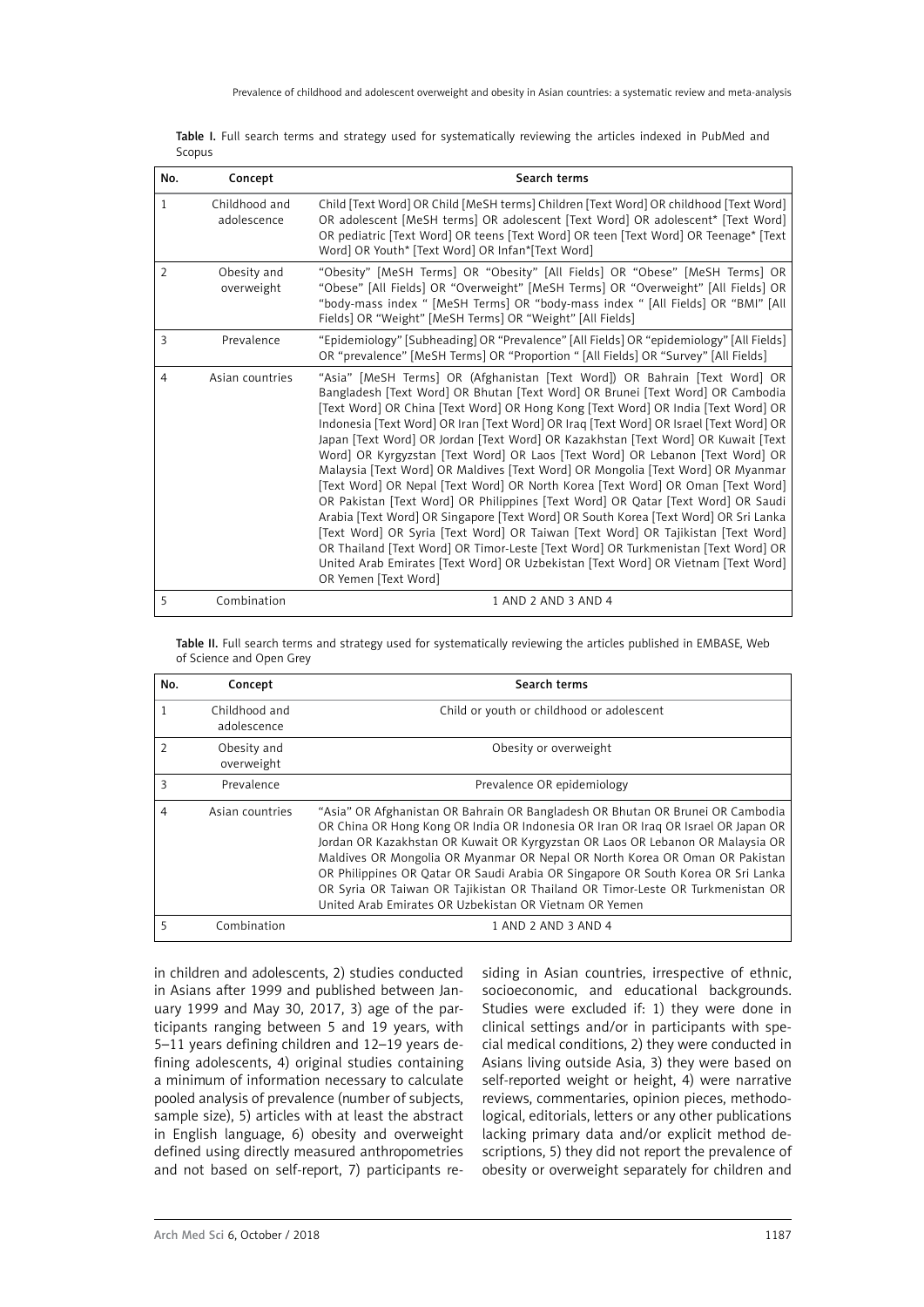adolescents. When authors presented the results of the same study in more than one paper, the most recent and most comprehensive paper was included.

### Selecting studies for inclusion

We started with the removal of duplicates; next, two reviewers excluded some papers based on titles and abstracts only. Then eligibility was further assessed via the full text (Figure 1). Disagreements between reviewers were resolved by consensus.

### Assessment of the methodological quality of included studies

We assessed the methodological quality of included studies in terms of internal validity, external validity, response rate, and generalizability of study results. We used the ten-item rating system developed by Hoy *et al.* [15] and modified by Werfalli *et al.* [16] (Table III) to assess sampling, the sampling frame and size, outcome measures, outcome assessment, response rate, and statistical reporting [15]. Each item was assigned a score of 1 (yes) or 0 (no), and scores were summed across items to generate an overall quality score that ranged from 0 to 10. Each study was rated as having a low, moderate, or high risk of bias depending on the number of questions answered as "yes (low risk)": studies at low risk of bias had scores higher than 8, moderate a score of 6–8, and high a score of 5 or lower [15]. Risk of selection and attrition biases were assessed according to the Cochrane guidelines, in Review Manager version 5.2. Two reviewers (MM and PR) independently assessed study quality, with disagreements being resolved by consensus.

| Study name                         |                | Statistics for each study |                                    |                    |         |                  |                        |
|------------------------------------|----------------|---------------------------|------------------------------------|--------------------|---------|------------------|------------------------|
|                                    |                |                           | Event rate Lower limit Upper limit | P-value            |         |                  |                        |
| Al Alwan et al. 1                  | 0.170          | 0.140                     | 0.205                              | < 0.001            |         |                  |                        |
| Al Alwan et al. 2                  | 0.090          | 0.071                     | 0.114                              | < 0.001            |         |                  |                        |
| Alhazza et al. 1                   | 0.090          | 0.049                     | 0.160                              | < 0.001            |         |                  |                        |
| Alhazza et al. 2                   | 0.120          | 0.072                     | 0.193                              | < 0.001            |         |                  |                        |
| Amin et al.                        | 0.100          | 0.084                     | 0.119                              | < 0.001            |         |                  |                        |
| Ayatollahi et al. 1                | 0.030          | 0.022                     | 0.041                              | < 0.001            |         |                  |                        |
| Ayatollahi et al. 2                | 0.060          | 0.048                     | 0.075                              | < 0.001            |         |                  |                        |
| Chen et al. 1                      | 0.200          | 0.188                     | 0.213                              | < 0.001            |         |                  |                        |
| Chen et al. 2                      | 0.150          | 0.139                     | 0.161                              | < 0.001            |         |                  |                        |
| Chu et al. 1                       | 0.150          | 0.132                     | 0.171                              | < 0.001            |         |                  |                        |
| Chu et al. 2                       | 0.090          | 0.075                     | 0.108                              | < 0.001            |         |                  |                        |
| Fu et al. 1                        | 0.090          | 0.063                     | 0.127                              | < 0.001            |         |                  |                        |
| Fu et al. 2                        | 0.050          | 0.030                     | 0.081                              | < 0.001            |         |                  |                        |
| Jagadesan et al. 1                 | 0.001          | 0.000                     | 0.008                              | < 0.001            |         |                  |                        |
| Jagadesan et al. 2                 | 0.040          | 0.034                     | 0.047                              | < 0.001            |         |                  |                        |
| Jagadesan et al. 3                 | 0.001          | 0.000                     | 0.010                              | < 0.001            |         |                  |                        |
| Jagadesan et al. 4                 | 0.040          | 0.033                     | 0.048                              | < 0.001            |         |                  |                        |
| Khader et al. 1                    | 0.060          | 0.047                     | 0.076                              | < 0.001            |         |                  |                        |
| Khader et al. 2                    | 0.060          | 0.047                     | 0.076                              | < 0.001            |         |                  |                        |
| Xinhua et al. 1                    | 0.050          | 0.043                     | 0.058                              | < 0.001            |         |                  |                        |
| Xinhua et al. 2                    | 0.020          | 0.016                     | 0.026                              | < 0.001            |         |                  |                        |
| Ma et al. 1                        | 0.160          | 0.150                     | 0.171                              | < 0.001            |         |                  |                        |
| Ma et al. 2                        | 0.110          | 0.101                     | 0.120                              | < 0.001            |         |                  |                        |
| Nakano et al. 1                    | 0.030          | 0.024                     | 0.037                              | < 0.001            |         |                  |                        |
| Nakano et al. 2                    | 0.010          | 0.007                     | 0.015                              | < 0.001            |         |                  |                        |
| Nakano et al. 3                    | 0.020          | 0.015                     | 0.026                              | < 0.001            |         |                  |                        |
| Nakano et al. 4                    | 0.010          | 0.007                     | 0.015                              | < 0.001            |         |                  |                        |
| Nakano et al. 5                    | 0.020          | 0.016                     | 0.026                              | < 0.001            |         |                  |                        |
| Nakano et al. 6                    |                | 0.007                     |                                    |                    |         |                  |                        |
| Tabesh et al. 1                    | 0.010<br>0.070 | 0.061                     | 0.015<br>0.080                     | < 0.001<br>< 0.001 |         |                  |                        |
| Tabesh et al. 2                    | 0.050          |                           | 0.059                              |                    |         |                  |                        |
|                                    |                | 0.043                     |                                    | < 0.001            |         |                  |                        |
| Taheri et al. 1<br>Taheri et al. 2 | 0.110          | 0.089                     | 0.136                              | < 0.001            |         |                  |                        |
|                                    | 0.080          | 0.064                     | 0.100                              | < 0.001            |         |                  |                        |
| Ghada et al. 1                     | 0.070          | 0.048                     | 0.102                              | < 0.001            |         |                  |                        |
| Ghada et al. 2                     | 0.080          | 0.056                     | 0.114                              | < 0.001            |         |                  |                        |
| Bose et al.                        | 0.050          | 0.033                     | 0.075                              | < 0.001            |         |                  |                        |
| Hajian Tilaki et al 1              | 0.090          | 0.067                     | 0.120                              | < 0.001            |         |                  |                        |
| Hajian Tilaki et al. 2 0.040       |                | 0.026                     | 0.060                              | < 0.001            |         |                  |                        |
| Ibrahim et al. 1                   | 0.210          | 0.184                     | 0.239                              | < 0.001            |         |                  |                        |
| Ibrahim et al. 2                   | 0.190          | 0.165                     | 0.218                              | < 0.001            |         |                  |                        |
| Pwint et al. 1                     | 0.050          | 0.040                     | 0.062                              | < 0.001            |         |                  |                        |
| Pwint et al. 2                     | 0.030          | 0.022                     | 0.040                              | < 0.001            |         |                  |                        |
| Zekavat et al.                     | 0.050          | 0.035                     | 0.071                              | < 0.001            |         |                  |                        |
|                                    | 0.099          | 0.097                     | 0.102                              | < 0.001            |         |                  |                        |
|                                    |                |                           |                                    |                    | $-0.25$ | $-0.13$          | $\overline{O}$<br>0.13 |
|                                    |                |                           |                                    |                    |         | <b>Favours A</b> | <b>Favours B</b>       |

Figure 1. Overall prevalence of obesity in children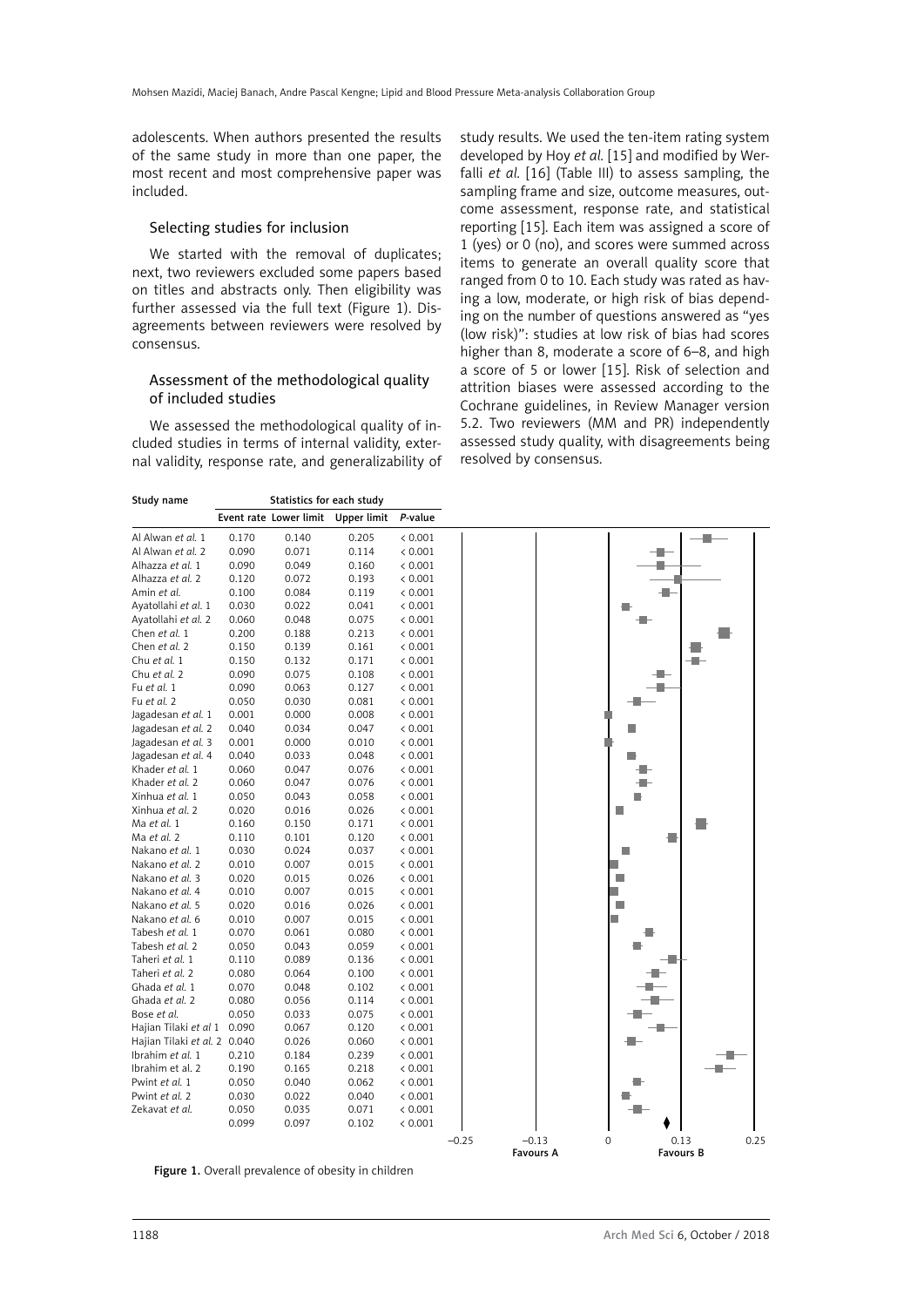Table III. Quality assessment criteria for prevalence studies

| <b>Items</b>                                                                                                                 | Quality score    |
|------------------------------------------------------------------------------------------------------------------------------|------------------|
| External validity                                                                                                            |                  |
| 1. Was the study's target population a close representation of the national population in<br>relation to relevant variables? | $(1$ point)      |
| 2. Was the sampling frame a true or close representation of the target population?                                           | $(1$ point)      |
| 3. Was some form of random selection used to select the sample, OR was a census<br>undertaken?                               | $(1$ point)      |
| 4. Was the likelihood of non-response bias minimal?                                                                          | $(1$ point)      |
|                                                                                                                              | Total (4 points) |
| Internal validity                                                                                                            |                  |
| 1. Were data collected directly from the participants (as opposed to a proxy)?                                               | (1 point)        |
| 2. Was an acceptable case definition used in the study?                                                                      | (1 point)        |
| 3. Was the study instrument that measured the parameter of interest shown to have<br>validity and reliability?               | $(1$ point)      |
| 4. Was the same mode of data collection used for all participants? (1 point)                                                 | (1 point)        |
| 5. Was the length of the shortest prevalence period for the parameter of interest<br>appropriate?                            | $(1$ point)      |
| 6. Were the numerator(s) and denominator(s) for the parameter of interest appropriate?                                       | (1 point)        |
|                                                                                                                              | Total (6 points) |

# Data extraction and management

Two reviewers extracted data onto a purpose-designed data extraction form and independently summarized what they considered to be the most important results from each study. These summaries were compared and disagreements resolved by discussion and consultation with a third reviewer. Any further calculations on study data considered necessary were conducted by the first reviewer and checked by the second reviewer. Study characteristics including prevalence of obesity and/or overweight, country

where the study was conducted, year of publication, study population, age range, sex (boys, girls, or combined), response rate, study design, criteria for sample selection and sample size, diagnostic criteria, results and notes/comments are presented in Table IV. When a study did not present the mean age of the subjects in each age group we assumed the mid-point of the age interval. When an age group also included subjects older than 19 years (e.g. age group 17–22 years), we computed the mid-point and excluded the data if the mid-point year was higher than 19 years old. Data

Table IV. International overweight and obesity classification methods for children and adolescents

| Classification | Indicator | Risk of<br>overweight | Overweight*                                                                                                                                                                                 | Obesity                                                                                                                                                                                     | Age range<br>[years] |
|----------------|-----------|-----------------------|---------------------------------------------------------------------------------------------------------------------------------------------------------------------------------------------|---------------------------------------------------------------------------------------------------------------------------------------------------------------------------------------------|----------------------|
| WHO 2007(23)   | BMI/age   |                       | $> 1$ SD and $< 2$ SD                                                                                                                                                                       | $> 2$ SD                                                                                                                                                                                    | $5 - 19$             |
| IOTF 2000 (97) | BMI/age   |                       | Age-specific <sup><math>\dagger</math></sup> and<br>sex-specific <sup>†</sup> BMI cut-off<br>points for overweight<br>and obesity that track<br>with BMI values of 25 at<br>18 years of age | Age-specific <sup><math>\dagger</math></sup> and<br>sex-specific <sup>†</sup> BMI cut-off<br>points for overweight<br>and obesity that track<br>with BMI values of 30 at<br>18 years of age | $2 - 18$             |
| CDC 2000 (98)  | BMI/age   |                       | $\ge$ p85 < p95                                                                                                                                                                             | $\ge$ p95                                                                                                                                                                                   | $2 - 19$             |
| NCHS/WHO       | BMI/age   |                       | $\ge$ p85 < p95                                                                                                                                                                             | $\ge$ p95                                                                                                                                                                                   | $10 - 19$            |
| 1979 (99)      | W/H       |                       | 2 SD                                                                                                                                                                                        |                                                                                                                                                                                             | < 10                 |

*W/H – weight-for-height, SD – standard deviation, IOTF – International Obesity Task Force, CDC – Centers for Disease Control and Prevention, NCHS – National Center for Health Statistics, p85 – 85th percentile, p95 – 95th percentile. \*In children younger than 5 years, overweight is currently defined as risk of overweight, and obesity as overweight, according to the WHO 2006 norms and for CDC 2000 reference since 2007. †For children younger than 2 years, the indicator is weight-for-length, referred to here and in the text as weight-for-height.*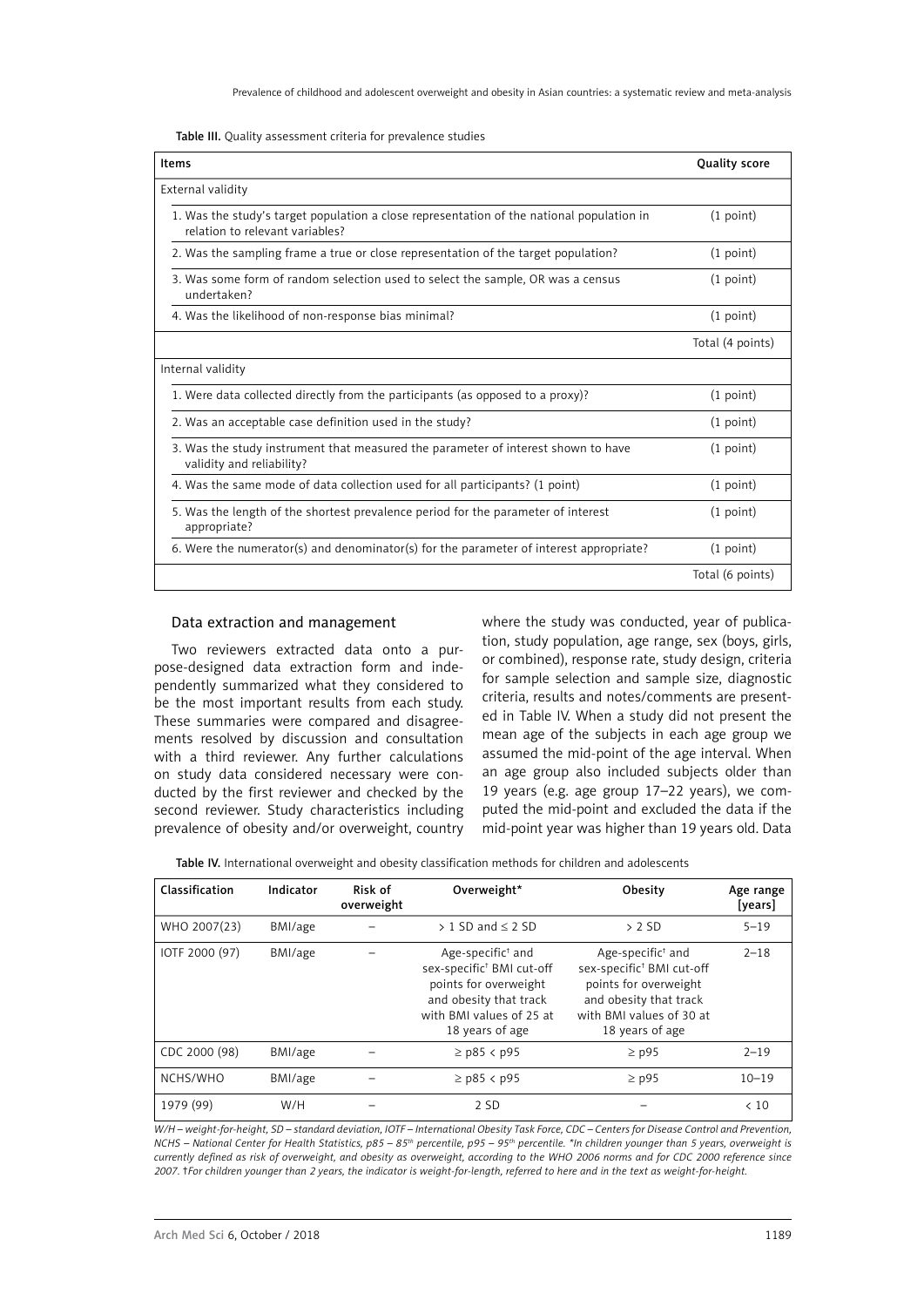for age ranges that covered more than one age group were not extracted.

# Diagnosis of obesity and overweight in included studies

In the case of diagnosis of obesity in school-age children and adolescents (5–19 years) the International Obesity Task Force (IOTF) [17] and the WHO 2007 methods [18] were used. Different classification methods used different cut-off points and reference populations. For school-age children and adolescents (5–19 years), the two most widely used classification methods were the IOTF [17] and the WHO 2007 methods [18], both using BMI. WHO criteria were used for overweight and obesity in adults [18].

## Data synthesis and analysis

Data extraction and synthesis was based on Cochrane Handbook recommendations [19]. We used a random-effects meta-analysis model to aggregate prevalence estimates across studies while accounting for the between-study variability [20]. Heterogeneity between studies was assessed with Cochran's  $\chi^2$  test based on a 10% level of significance cut-off (due to the low power of the test) and the  $l^2$  statistic where values of 25%, 50% and 75% reflect low, medium and high heterogeneity,





respectively [14]. We explored sources of heterogeneity by comparing obesity and overweight prevalence between subgroups defined by several study level characteristics. In order to evaluate the influence of each study on the overall effect size, sensitivity analysis was conducted using the leaveone-out method, i.e. removing one study each time and repeating the analysis [21–23]. Potential publication bias was explored using visual inspection of Begg's funnel plot asymmetry, Begg's rank correlation and Egger's weighted regression tests. Duval and Tweedie 'trim and fill' and 'fail-safe N' methods were used to adjust the analysis for the effects of publication bias [24]. Meta-analysis was conducted using Comprehensive Meta-Analysis (CMA) V3 software (Biostat, NJ) [25].

# Results

# Summary of searches and study selection process

The searches identified 22,286 citations. After screening of titles and abstracts, and removal of duplicates, 12,635 studies were selected for further scrutiny, of which 210 were selected for fulltext review. Of these, 47 studies  $(n = 71.998$  and 353,513 for children and adolescents, respectively) met the inclusion criteria and were included in this systematic review (Figure 2).

## Methodological quality of included studies

From all the studies, 30 of them were considered as having a "low risk of bias" while the rest of them had a "moderate risk of bias". Six surveys did not report how subjects were selected; 26 studies mentioned random selection as a selection technique while 12 surveys reported a non-random sampling method. Nineteen studies stated the response rates, which ranged from 71.1% to 100% (median: 85.5%).

## Characteristics of included studies

The characteristics of the included studies are summarized in Table V. Of the 44 countries of the Asian continent, 15 were represented in this systematic review: five studies from India [26–30], eight from Iran [31–38], seven from Saudi Arabia [13, 39–43], three from Kuwait [44–46], four from Taiwan [47–50], four from China [51–54], two from the United Arab Emirates [55, 56], four from Jordan [57–60], two from Bahrain [61, 62], two from Japan [63, 64] and one from Singapore [65], Thailand [66], Malaysia [67], Israel [68], Pakistan [69] and Turkey [70]. Two studies conducted in Israel and Thailand [66, 68] had national coverage while the remainder were subnational. Different diagnosis criteria for obesity and overweight were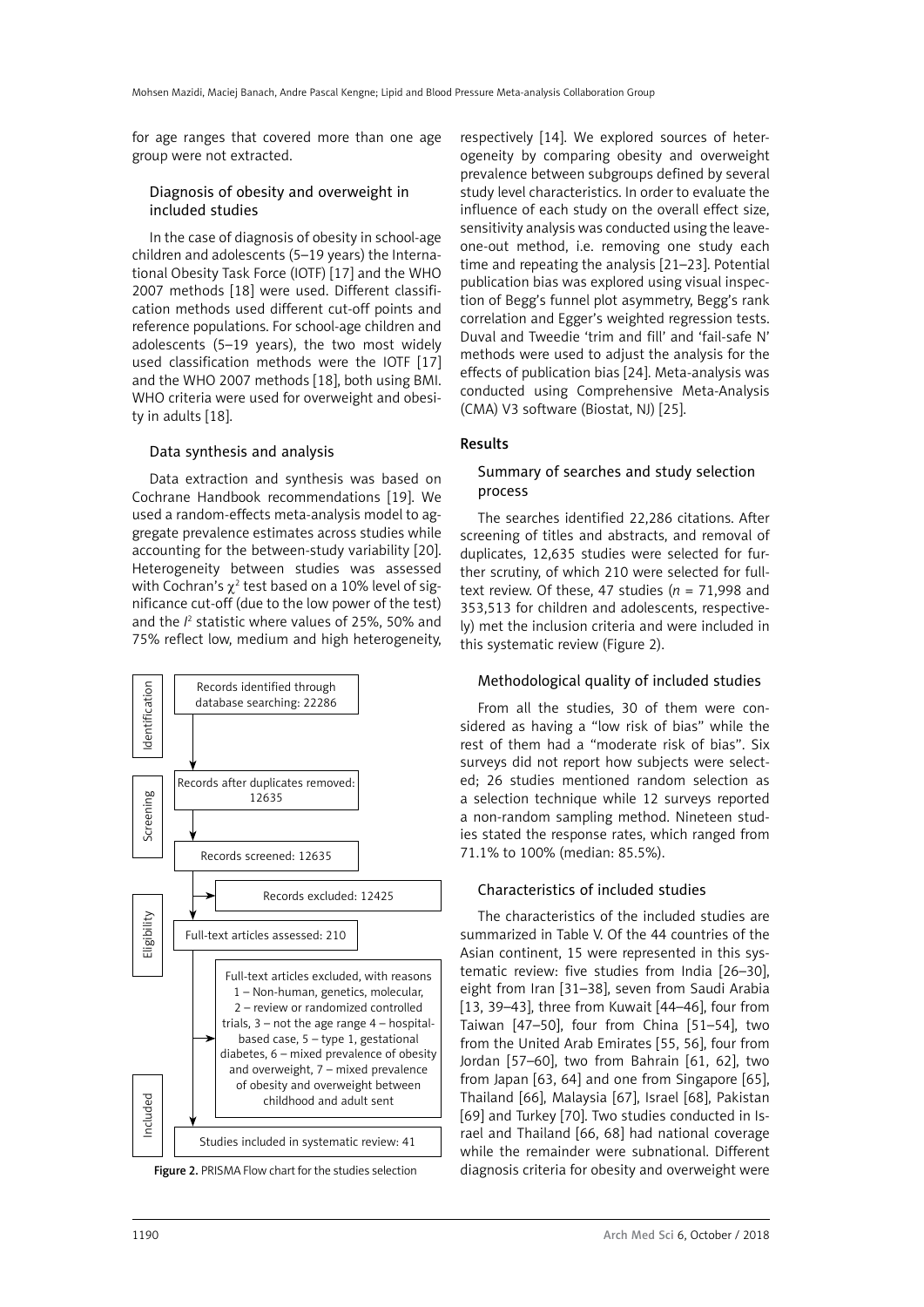| First author<br>publication<br>surname,<br>date of | Sample<br>design                                             | fieldwork<br>Date of             | (% male)<br>Sample<br>size | Age range                               | Classification<br>method                        | or rural<br>Urban                        | of overweight<br>Prevalence                                   | Prevalence of obesity                                           | Combined prevalence<br>of overweight and<br>obesity             | Response<br>rate |
|----------------------------------------------------|--------------------------------------------------------------|----------------------------------|----------------------------|-----------------------------------------|-------------------------------------------------|------------------------------------------|---------------------------------------------------------------|-----------------------------------------------------------------|-----------------------------------------------------------------|------------------|
| Baker, 2010                                        | random<br>Cluster                                            | May 2007.                        | (44.4%<br>1355             | 3 to 16<br>years                        | Based on CDC                                    | rural 70.8%)<br>Both (urban<br>29.2% and | 15.7%                                                         | 8.7%                                                            | 24.4%                                                           | 98.9%            |
| Aggarwal,<br>2008 [10]                             | Random                                                       | Not known                        | (50%)<br>1000              | 2 to 18<br>years                        | <b>OHM</b>                                      | Urban                                    | 10.2% (female)<br>15% (male)                                  | 3.4% (female)<br>$3.4%$ (male)                                  | 18.4%<br>13.6%                                                  | known<br>Not     |
| 2013 [12]<br>Ahmed,                                | Random                                                       | January 2008 to<br>June 2009     | (50.8%<br>501              | 6 to 10<br>years                        | Based on WHO                                    | Urban                                    | 8%                                                            | 12%                                                             | 20%                                                             | 99.4%            |
| 2013 [13]<br>Akbulut,                              | Random                                                       | Not known                        | (50.4%)<br>1348            | 0 to 14<br>years                        | Based on Cole<br>et al.                         | Urban                                    | 57%                                                           | 15%                                                             | 72%                                                             | 79% to<br>90%    |
| 2013 [14]<br>Al Alwan,                             | Multistage<br>random<br>cluster                              | January to June<br>2006          | (42.2%<br>1212             | 6 to 16<br>years                        | Based on WHO                                    | Urban                                    | 21.1%                                                         | 12.7%                                                           | 33.8%                                                           | 97.5%            |
| 2014 [24]<br>AlHazza,                              | multistage<br>A random<br>stratified<br>sampling<br>cluster- | 2009-2010                        | $(48.1\%)$<br>2908         | 4 to 19<br>years                        | Based on IOTF                                   | Urban                                    | 40.3%                                                         | 38.1%                                                           | 78.4%                                                           | known<br>Not     |
| 2007 [25]<br>AlHazza,                              | Random                                                       | April to May<br>2006             | (48.6%)<br>224             | 4 to 6<br>years                         | Based on CDC                                    | Urban                                    | 20.6%                                                         | 10.8%                                                           | 31.4%                                                           | 75%              |
| Huda, 2003<br>[26]                                 | Not known                                                    | October 1998<br>to April 1999    | (females)<br>898           | $11 - 18$<br>years                      | Based on<br>NHANES                              | Urban                                    | 14%                                                           | 9%                                                              | 23%                                                             | known<br>Not     |
| Al Isa, 2004<br>$[27]$                             | Multistage<br>stratified<br>random                           | October 1999<br>to April 2000    | $(49.1\%)$<br>14659        | $0$ to $14$<br>years                    | Based on NCHS                                   | Urban                                    | 61.8%                                                         | 27.8%                                                           | 89.6%                                                           | known<br>Not     |
| 2003 [30]<br>Al Sendi,                             | Multistage<br>stratified<br>random                           | to November<br>September<br>2000 | (49.2%)<br>506             | 2 to 17<br>years                        | Based on WHO,<br>Must et al. and<br>Cole et al. | Urban                                    | 11.9% (WHO), 32%<br>39.8% (Cole et al.)<br>(Must et al.), and | 56.7% (WHO), 36.7%<br>32.8% (Cole et al.)<br>(Must et al.), and | 68.6% (WHO), 68.7%<br>72.6% (Cole et al.)<br>(Must et al.), and | 93.7%            |
| Amin, 2008<br>[31]                                 | Multistage<br>stratified<br>random                           | Not known                        | (100%)<br>1139             | $0$ to $14$<br>years                    | Based on Cole<br>et al.                         | Urban/rural                              | 14.2%                                                         | 9.7%                                                            | 23.9%                                                           | 88.8%            |
| Ayatollahi,<br>2006 [32]                           | Random                                                       | 2002-2003                        | $(52.8\%)$<br>2397         | 1.5 years<br>$6.5$ to<br>$\overline{ }$ | Based on CDC                                    | Urban                                    | 10.6%                                                         | 9.4%                                                            | 20%                                                             | 91.5%            |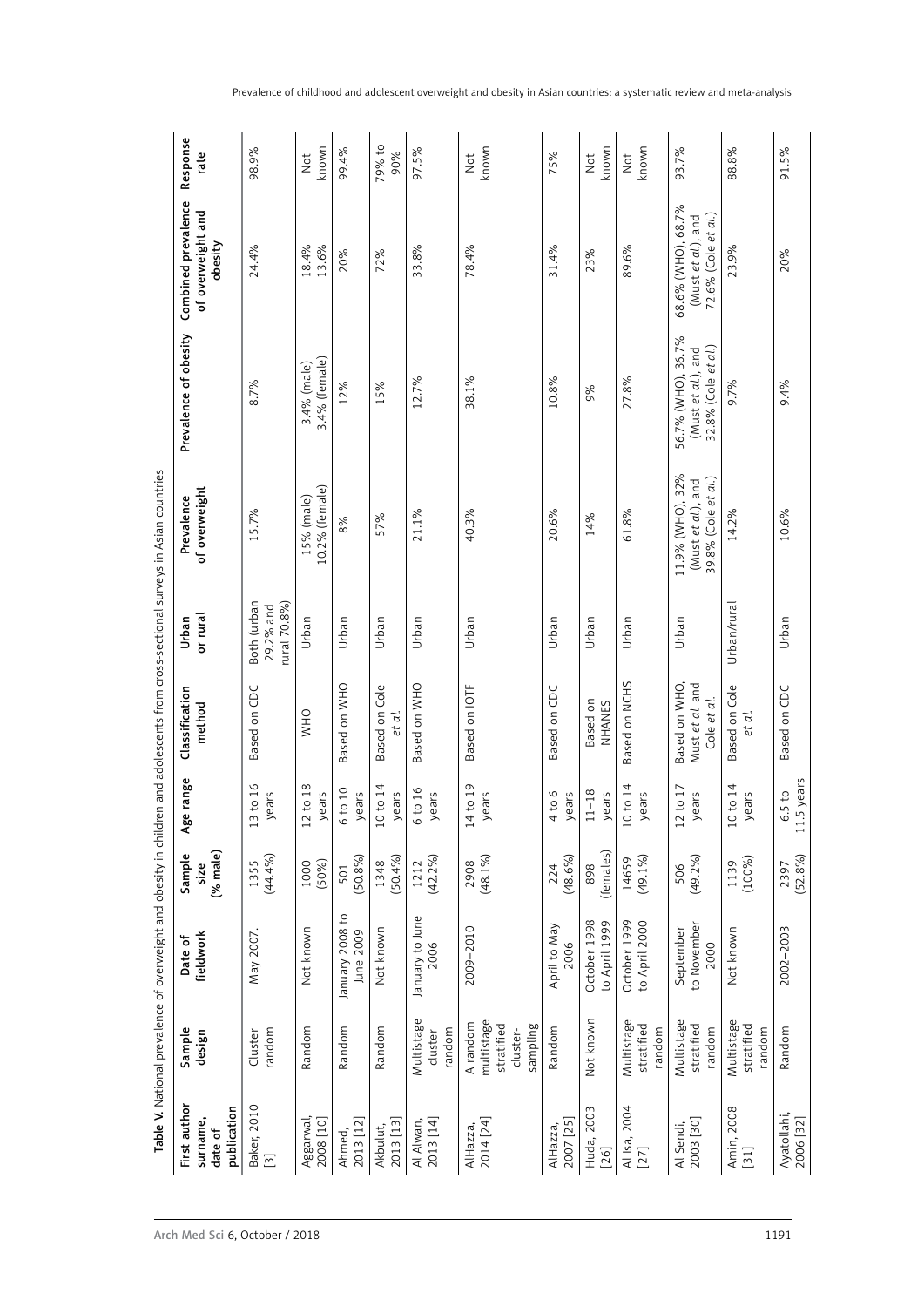| 17.7% (IOTF) and<br>23.5% (female)<br>24.7% (WHO),<br>30.2% (male)<br>22.9% (CDC)<br>Not known<br>50.8 (2007)<br>47.9 (2010)<br>Not known<br>23.3%<br>31.2%<br>50.7%<br>45.3%<br>25.4%<br>13.6%<br>25%<br>3.4% (IOFT) and 9.4%<br>(Khadilkar's criteria)<br>6.08% (IOTF) and<br>6.9% (IOTF) and<br>13.8% (WHO),<br>9.1% (female)<br>(PWH) 16.4%<br>14.7% (male)<br>18.3% (2007)<br>15.9% (2010)<br>11.7% (CDC)<br>12.3%<br>14.6%<br>7.4%<br>6.3%<br>5.6%<br>3.5%<br>7.2%<br>19.9% (Khadilkar's<br>13.5% (IOFT) and<br>10.9% (IOTF) and<br>14.4% (female)<br>10.9% (WHO),<br>15.5% (male)<br>32.5% (2007)<br>11.2% (CDC)<br>32% (2010)<br>Not known<br>criteria)<br>23.8%<br>38.4%<br>30.7%<br>19.1%<br>19.4%<br>16.1%<br>10.1%<br>Urban and<br>Urban and<br>Urban and<br>Urban<br>Urban<br>Urban<br>Urban<br>Urban<br>Urban<br>Urban<br>Urban<br>Urban<br>rural<br>rural<br>rural<br>and Khadilkar's<br>Based on NCHS<br>Based on WHO,<br>Based on WHO<br>Based on IOTF<br>Based on IOTF<br>Based on IOTF<br>Based on IOTF<br>Based on IOTF<br>Based on Cole<br>Health Survey<br>Taiwan (WHO)<br>IOTF and CDC<br>Nutrition and<br>Not known<br>Not known<br>Based on<br>and PWH<br>criteria<br>et al.<br>$\equiv$<br>13 years<br>17 years<br>12 to 16<br>10 to 14<br>13 to 16<br>14 to 17<br>6 to 13<br>6 to 12<br>6 to 17<br>$6\ {\rm to}\ 11$<br>$\leq 9$ to<br>6 to 9<br>2 to 7<br>years<br>years<br>years<br>years<br>years<br>years<br>years<br>years<br>years<br>years<br>$\wedge$<br>(49.18%)<br>(57.8%<br>2405<br>(53.6%)<br>(51.4%)<br>$(51.5\%)$<br>$(56.2\%)$<br>(49.3%<br>8653<br>(51.9%)<br>$(52.5\%)$<br>(51.7%)<br>76732<br>18955<br>(51%)<br>6288<br>8640<br>2839<br>5402<br>2131<br>5091<br>824<br>883<br>623<br>2007 and 2010<br>2006 and 2007<br>January to July<br>March to June<br>March to May<br>2008 to 2009<br>Not known<br>Not known<br>Not known<br>Not known<br>Not known<br>2006<br>2006<br>2005<br>2001<br>and clustered<br>Three-stage<br>multistaged,<br>Not known<br>Not known<br>Stratified,<br>stratified<br>Random<br>Random<br>Random<br>Random<br>Random<br>random<br>random<br>Cluster<br>Cluster<br>Cluster<br>cluster<br>Khader, 2009<br>Fu, 2003 [85]<br>Dayan, 2005<br>El Bayoumy,<br>Chen, 2008<br>Chen, 2012<br>2014 [114]<br>Hamaideh,<br>2010 [135]<br>Jagadesan,<br>Liou, 2010<br>Chu, 2007<br>2010 [99]<br>2009 [80]<br>Ma, 2011<br>Xinhua,<br>[126]<br>[136]<br>[138]<br>$[53]$<br>[37]<br>$[52]$<br>[62] | First author<br>publication<br>surname,<br>date of | Sample<br>design | fieldwork<br>Date of | (% male)<br>Sample<br>size | ge range<br>⋖ | Classification<br>method | or rural<br>Urban | of overweight<br>Prevalence | Prevalence of obesity | Combined prevalence<br>of overweight and<br>obesity | Response<br>rate |
|-------------------------------------------------------------------------------------------------------------------------------------------------------------------------------------------------------------------------------------------------------------------------------------------------------------------------------------------------------------------------------------------------------------------------------------------------------------------------------------------------------------------------------------------------------------------------------------------------------------------------------------------------------------------------------------------------------------------------------------------------------------------------------------------------------------------------------------------------------------------------------------------------------------------------------------------------------------------------------------------------------------------------------------------------------------------------------------------------------------------------------------------------------------------------------------------------------------------------------------------------------------------------------------------------------------------------------------------------------------------------------------------------------------------------------------------------------------------------------------------------------------------------------------------------------------------------------------------------------------------------------------------------------------------------------------------------------------------------------------------------------------------------------------------------------------------------------------------------------------------------------------------------------------------------------------------------------------------------------------------------------------------------------------------------------------------------------------------------------------------------------------------------------------------------------------------------------------------------------------------------------------------------------------------------------------------------------------------------------------------------------------------------------------------------------------------------------------|----------------------------------------------------|------------------|----------------------|----------------------------|---------------|--------------------------|-------------------|-----------------------------|-----------------------|-----------------------------------------------------|------------------|
|                                                                                                                                                                                                                                                                                                                                                                                                                                                                                                                                                                                                                                                                                                                                                                                                                                                                                                                                                                                                                                                                                                                                                                                                                                                                                                                                                                                                                                                                                                                                                                                                                                                                                                                                                                                                                                                                                                                                                                                                                                                                                                                                                                                                                                                                                                                                                                                                                                                             |                                                    |                  |                      |                            |               |                          |                   |                             |                       |                                                     | known<br>Not     |
|                                                                                                                                                                                                                                                                                                                                                                                                                                                                                                                                                                                                                                                                                                                                                                                                                                                                                                                                                                                                                                                                                                                                                                                                                                                                                                                                                                                                                                                                                                                                                                                                                                                                                                                                                                                                                                                                                                                                                                                                                                                                                                                                                                                                                                                                                                                                                                                                                                                             |                                                    |                  |                      |                            |               |                          |                   |                             |                       |                                                     | known<br>Not     |
|                                                                                                                                                                                                                                                                                                                                                                                                                                                                                                                                                                                                                                                                                                                                                                                                                                                                                                                                                                                                                                                                                                                                                                                                                                                                                                                                                                                                                                                                                                                                                                                                                                                                                                                                                                                                                                                                                                                                                                                                                                                                                                                                                                                                                                                                                                                                                                                                                                                             |                                                    |                  |                      |                            |               |                          |                   |                             |                       |                                                     | 75.5%<br>86.5%   |
|                                                                                                                                                                                                                                                                                                                                                                                                                                                                                                                                                                                                                                                                                                                                                                                                                                                                                                                                                                                                                                                                                                                                                                                                                                                                                                                                                                                                                                                                                                                                                                                                                                                                                                                                                                                                                                                                                                                                                                                                                                                                                                                                                                                                                                                                                                                                                                                                                                                             |                                                    |                  |                      |                            |               |                          |                   |                             |                       |                                                     | known<br>Not     |
|                                                                                                                                                                                                                                                                                                                                                                                                                                                                                                                                                                                                                                                                                                                                                                                                                                                                                                                                                                                                                                                                                                                                                                                                                                                                                                                                                                                                                                                                                                                                                                                                                                                                                                                                                                                                                                                                                                                                                                                                                                                                                                                                                                                                                                                                                                                                                                                                                                                             |                                                    |                  |                      |                            |               |                          |                   |                             |                       |                                                     | known<br>Not     |
|                                                                                                                                                                                                                                                                                                                                                                                                                                                                                                                                                                                                                                                                                                                                                                                                                                                                                                                                                                                                                                                                                                                                                                                                                                                                                                                                                                                                                                                                                                                                                                                                                                                                                                                                                                                                                                                                                                                                                                                                                                                                                                                                                                                                                                                                                                                                                                                                                                                             |                                                    |                  |                      |                            |               |                          |                   |                             |                       |                                                     | known<br>Not     |
|                                                                                                                                                                                                                                                                                                                                                                                                                                                                                                                                                                                                                                                                                                                                                                                                                                                                                                                                                                                                                                                                                                                                                                                                                                                                                                                                                                                                                                                                                                                                                                                                                                                                                                                                                                                                                                                                                                                                                                                                                                                                                                                                                                                                                                                                                                                                                                                                                                                             |                                                    |                  |                      |                            |               |                          |                   |                             |                       |                                                     | 84%              |
|                                                                                                                                                                                                                                                                                                                                                                                                                                                                                                                                                                                                                                                                                                                                                                                                                                                                                                                                                                                                                                                                                                                                                                                                                                                                                                                                                                                                                                                                                                                                                                                                                                                                                                                                                                                                                                                                                                                                                                                                                                                                                                                                                                                                                                                                                                                                                                                                                                                             |                                                    |                  |                      |                            |               |                          |                   |                             |                       |                                                     | 95.3%            |
|                                                                                                                                                                                                                                                                                                                                                                                                                                                                                                                                                                                                                                                                                                                                                                                                                                                                                                                                                                                                                                                                                                                                                                                                                                                                                                                                                                                                                                                                                                                                                                                                                                                                                                                                                                                                                                                                                                                                                                                                                                                                                                                                                                                                                                                                                                                                                                                                                                                             |                                                    |                  |                      |                            |               |                          |                   |                             |                       |                                                     | 94.2%            |
|                                                                                                                                                                                                                                                                                                                                                                                                                                                                                                                                                                                                                                                                                                                                                                                                                                                                                                                                                                                                                                                                                                                                                                                                                                                                                                                                                                                                                                                                                                                                                                                                                                                                                                                                                                                                                                                                                                                                                                                                                                                                                                                                                                                                                                                                                                                                                                                                                                                             |                                                    |                  |                      |                            |               |                          |                   |                             |                       |                                                     | 100%             |
|                                                                                                                                                                                                                                                                                                                                                                                                                                                                                                                                                                                                                                                                                                                                                                                                                                                                                                                                                                                                                                                                                                                                                                                                                                                                                                                                                                                                                                                                                                                                                                                                                                                                                                                                                                                                                                                                                                                                                                                                                                                                                                                                                                                                                                                                                                                                                                                                                                                             |                                                    |                  |                      |                            |               |                          |                   |                             |                       |                                                     | 86.3             |
|                                                                                                                                                                                                                                                                                                                                                                                                                                                                                                                                                                                                                                                                                                                                                                                                                                                                                                                                                                                                                                                                                                                                                                                                                                                                                                                                                                                                                                                                                                                                                                                                                                                                                                                                                                                                                                                                                                                                                                                                                                                                                                                                                                                                                                                                                                                                                                                                                                                             |                                                    |                  |                      |                            |               |                          |                   |                             |                       |                                                     | 89.4%            |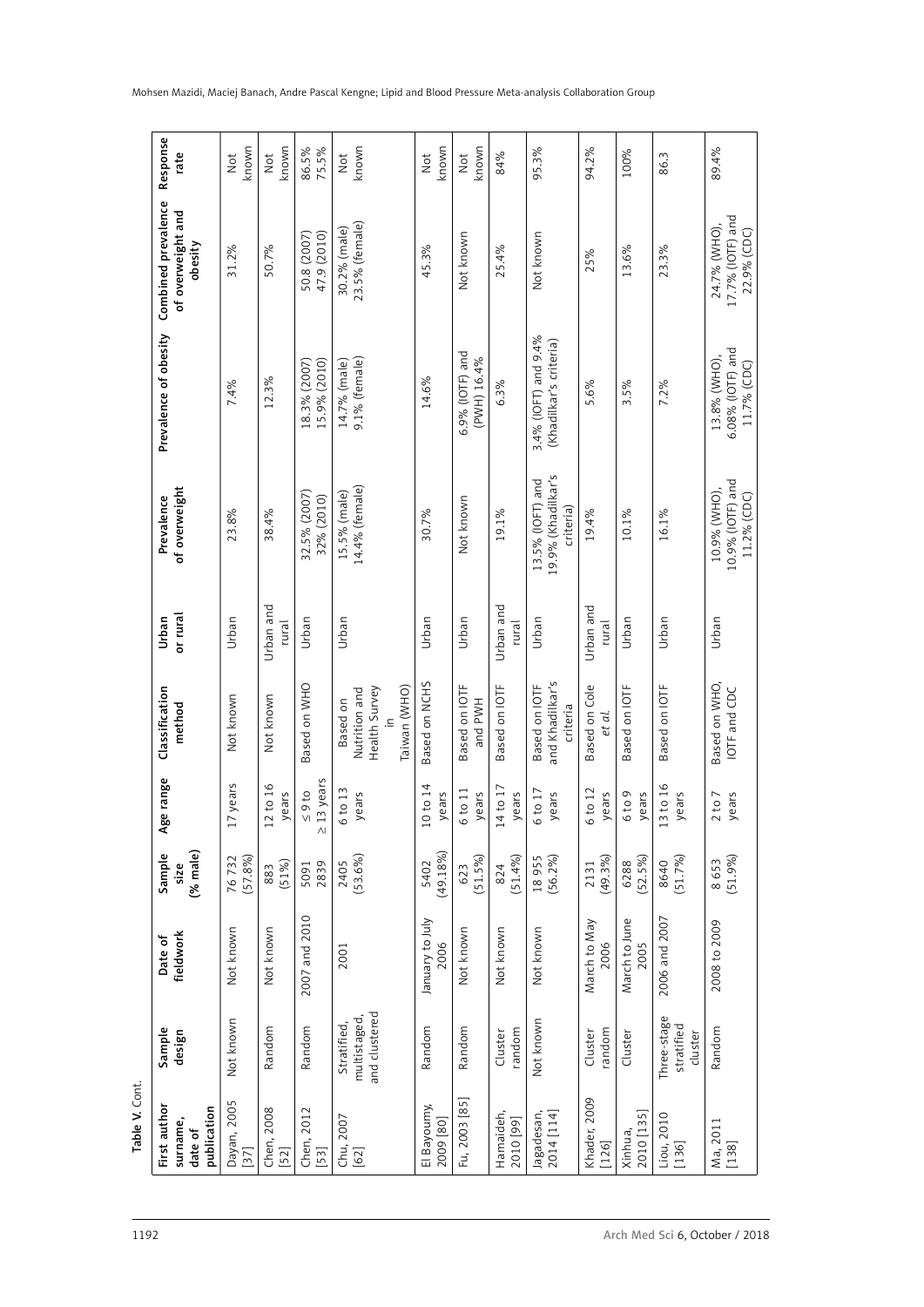| fieldwork                                  | (% male)<br>Sample<br>size | Age range         | Classification<br>method                                                                                                         | or rural<br>Urban       | of overweight<br>Prevalence                  | Prevalence of obesity                     | Combined prevalence<br>of overweight and<br>obesity | Response<br>rate |
|--------------------------------------------|----------------------------|-------------------|----------------------------------------------------------------------------------------------------------------------------------|-------------------------|----------------------------------------------|-------------------------------------------|-----------------------------------------------------|------------------|
| to March 2007<br>October 2006              | (female)<br>2577           | 12 to 17<br>years | Based on IOTF                                                                                                                    | Urban                   | 18.6%                                        | 5.9%                                      | 24.5%                                               | 98.7%            |
| 2001 to 2007                               | (51.8%<br>16245            | 6 to 14<br>years  | Based on IOTF                                                                                                                    | Urban                   | $30\% - 14\%$                                | $6\% - 11\%$                              | $36\% - 25\%$                                       | 71.1%            |
| Not known                                  | (50.7%)<br>4700            | 13 to 18<br>years | Not known                                                                                                                        | Urban                   | 33.6%                                        | 6.5%                                      | 40.1%                                               | known<br>Not     |
| June to July<br>2010                       | (49.4%)<br>5753            | 12 to 13<br>years | Based on IOTF                                                                                                                    | Urban                   | 16.4%                                        | Not known                                 | Not known                                           | 91.6%            |
| 2012-2013                                  | (49.9%<br>5811             | 7 to 11<br>years  | Based on WHO                                                                                                                     | Urban                   | 21.4%                                        | 5.5%                                      | 26.8%                                               | known<br>Not     |
| February 2012<br>November to               | (44.7%)<br>1541            | 6 to 11<br>years  | Based on CDC                                                                                                                     | Urban                   | 9.6%                                         | 9.2%                                      | 18.8%                                               | 93.5%            |
| Not known                                  | (49%)<br>661               | 12 to 17<br>years | Based on WHO                                                                                                                     | Urban                   | 15.7%                                        | 21.3%                                     | 37%                                                 | known<br>Not     |
| March 2002<br>January to                   | 431                        | 6 to 9<br>years   | Not known                                                                                                                        | Not known               | 17.63%                                       | 5.10%                                     | Not known                                           | known<br>Not     |
| Not known                                  | (45.2%)<br>290             | 19 to 25<br>years | Not known                                                                                                                        | Not known               | Female; 15.7%<br>Male; 13.7%<br>Total; 14.8% | Female 1.2%;<br>Male; 9.2%;<br>Total 5.2% | Not known                                           | known<br>Not     |
| From March<br>September<br>2006 to<br>2006 | (49.6%)<br>1695            | 3 to 6<br>years   | Based on data<br>academic year<br>of Jordanian<br>the website<br>provided at<br>2005/2006<br>Ministry of<br>Education<br>for the | semi-urban<br>Urban and | Female; 7.2%<br>Male; 3.8%                   | Female 19.1%<br>Male 20.8%;               | Not known                                           | known<br>Not     |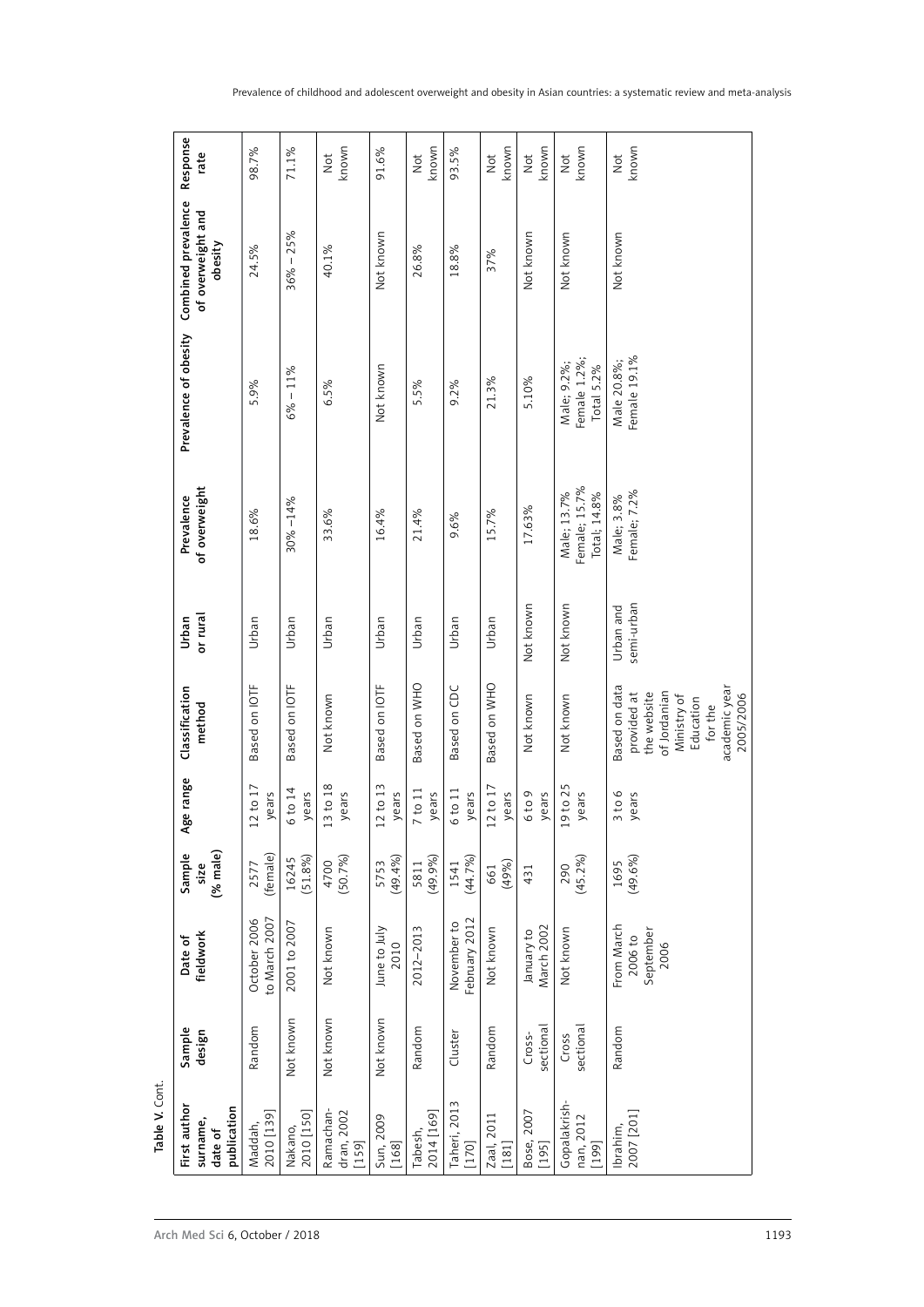| First author<br>publication<br>surname,<br>date of | Sample<br>design                         | fieldwork<br>Date of               | (% male)<br>Sample<br>size | ge range<br>⋖                                                | Classification<br>method              | or rural<br>Urban  | of overweight<br>Prevalence                  | Prevalence of obesity                        | Combined prevalence<br>of overweight and<br>obesity | Response<br>rate |
|----------------------------------------------------|------------------------------------------|------------------------------------|----------------------------|--------------------------------------------------------------|---------------------------------------|--------------------|----------------------------------------------|----------------------------------------------|-----------------------------------------------------|------------------|
| 2006 [206]<br>Maddah,                              | sectional<br>Cross-                      | December 2004<br>and April<br>2005 | 1054                       | 14 to 17<br>years                                            | Based on IOTF                         | Urban              | 21.9%                                        | 5.3%                                         | Not known                                           | known<br>Not     |
| Montazerifar,<br>2009 [209]                        | sectional<br>Cross-                      | 2005-2006                          | 752                        | 14 to 18<br>years                                            | Based on IOTF,<br>NHANES I and<br>GDC | Urban              | 8.4% (NHANES I)<br>8.8% (IOTF)<br>8.6% (CDC) | 1.5% (NHANES I)<br>1.5% (IOTF)<br>1.5% (CDC) | Not known                                           | known<br>Not     |
| Pwint, 2013<br>[213]                               | sectional<br>Cross-                      | May 2006 to<br>November<br>2008    | $(52.2\%)$<br>3009         | months<br>6 to 72                                            | CDC and NHGP<br>Based on IOTF,        | Urban              | 7.5% (NHGP)<br>7.6% (IOTF)<br>8.1% (CDC)     | 5.3% (NHGP)<br>3.9% (IOTF)<br>7.1% (CDC)     | Not known                                           | 72.3%            |
| Ghada, 2009                                        | Random                                   | 2009                               | $(50.0\%)$<br>698          | (female)<br>4 to 6<br>(male)<br>$2$ to $4$<br>years<br>years | <b>OHW</b>                            | <b>Both</b>        | 12.3% (female)<br>8.4% (male)                | 8.4% (female)<br>7.2% (male)                 | 20.7% (female)<br>15.6% (male)                      | known<br>Not     |
| Zekavat,<br>2014                                   | Random                                   | 2009                               | $(50.6\%)$<br>1158         | $7$ to $13$<br>years                                         | GDC                                   | Urban              | 10.0% (female)<br>9.9% (male)                | 4.9% (female)<br>5.1% (male)                 | 14.9% (female)<br>15% (male)                        | known<br>Not     |
| Cao, 2012                                          | Sampling                                 | 2012                               | (49.6%<br>88974            | 12 to 17<br>years                                            | Chinese index                         | Urban              | 8.6% (female)<br>14.6% (male)                | 2.9% (female)<br>7% (male)                   | 11.5% (female)<br>21.6% (male)                      | known<br>Not     |
| Al-Almaie,<br>2005                                 | Random                                   | 2001                               | $(38.2\%)$<br>1766         | 14 to 18<br>years                                            | IOTF                                  | Urban              | 17.2% (female)<br>10.2% (male)               | 11.8% (female)<br>19.3% (male)               | 29.5% (male)<br>29% (female)                        | known<br>Not     |
| Hajian Tilaki,<br>2008                             | based cross-<br>Population-<br>sectional | 2006                               | $(45.0\%)$<br>1000         | 7 to 12<br>years                                             | GDC                                   | Urban              | 12.2% (female)<br>12.5% (male)               | 3.8% (female)<br>8.8% (male)                 | 16% (female)<br>$21.3%$ (male)                      |                  |
| Al-Rukban,<br>2003                                 | sectional<br>Cross-<br>study             | 2001-2002                          | (100%)<br>894              | 12 to 20<br>years                                            | <b>OHM</b>                            | Urban              | 13.8%                                        | 20.5%                                        | 34.3%                                               |                  |
| Goyal, 2010                                        | Random                                   |                                    | 11328<br>(50%)             | 12 to 18<br>years                                            | <b>OHW</b>                            | Urban and<br>Rural | 9.2% (female)<br>14.3% (male)                | 1.5% (female)<br>2.9% (male)                 | 10.7% (female)<br>17.2% (male)                      |                  |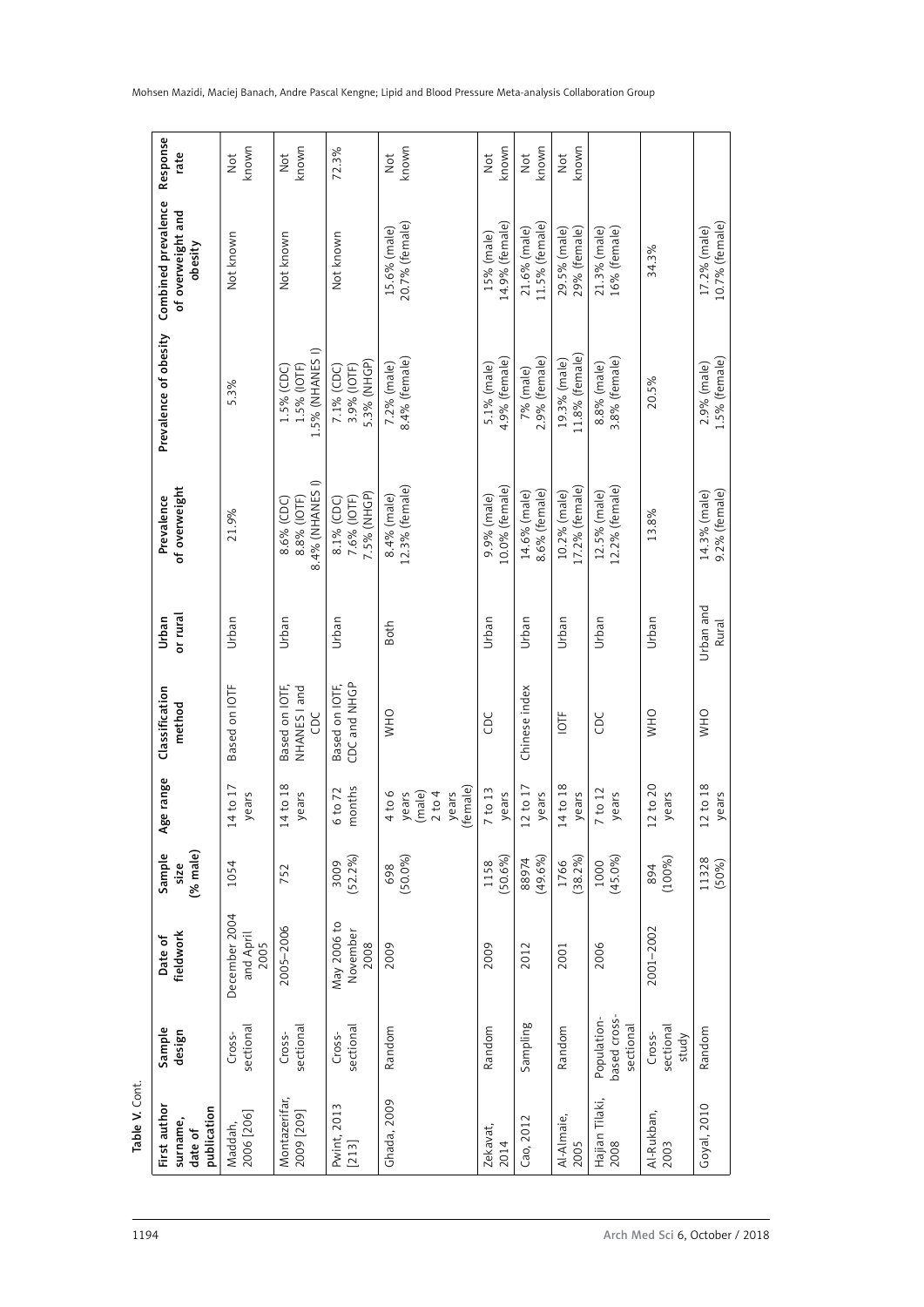| Response<br>rate                                    |                                  |                                |                               | applied across studies including the CDC criteria in<br>7 studies [31, 33, 35, 37, 38, 41, 57], IOTF criteria<br>in 11 studies [29, 42, 45, 50, 52, 58, 63-65, 71,<br>72], NCHC criteria in 2 studies [44, 46], WHO cri-                                                                                                                                                                                                             |
|-----------------------------------------------------|----------------------------------|--------------------------------|-------------------------------|--------------------------------------------------------------------------------------------------------------------------------------------------------------------------------------------------------------------------------------------------------------------------------------------------------------------------------------------------------------------------------------------------------------------------------------|
| Combined prevalence<br>of overweight and<br>obesity | 47.6%                            | 46.6% (female)<br>50.6% (male) |                               | teria in 16 studies [28, 32, 36, 39, 42, 49, 54, 56,<br>59, 62, 66-69, 73, 74], NHANES criteria in 1 study<br>[55], Cole criteria in 6 studies [27, 30, 43, 53, 60,<br>75] and the Chinese index in 1 study [51], Table IV.<br>These studies were published between 1994 and<br>2015. Participants in two studies were only fe-<br>male, while the proportion of men in other studies                                                |
| Prevalence of obesity                               | 30.4%                            | 21.3% (female)<br>25.5% (male) | 5.9% (female)<br>10.4% (male) | ranged from 34% [66] to 100% [43]. Participants'<br>age ranged from 2 years [54] to 25 years [67].<br>Prevalence by age, sex, region, and type of<br>residence<br>Overall prevalence of obesity                                                                                                                                                                                                                                      |
| of overweight<br>Prevalence                         | 17.2%                            | 25.3% (female)<br>25.1% (male) |                               | The overall prevalence of obesity was 5.8%<br>$(n = 4175)$ (95% CI: 4.6-7.3; 43 studies, hetero-<br>geneity $p = 0.214$ ; $l^2 = 6.3\%$ ) in children (Figure 1)<br>and 8.6% $(n = 30,402)$ (95% CI: 7.2-10.2;<br>47 studies, heterogeneity $p = 0.318$ ; $l^2 = 4.1\%$<br>in adolescents (Figure 3). The prevalence of obe-<br>sity in children by diagnostic criteria was 6.7%<br>(95% CI: 6.1–7.5; 7 studies, heterogeneity $p =$ |
| or rural<br>Urban                                   | Urban                            | Urban                          | Urban                         | 0.091; $l^2 = 4.2\%$ ) for CDC, 3.1% (95% CI: 2.8-3.3;<br>14 studies, heterogeneity $p = 0.122$ ; $l^2 = 6.9\%$<br>for IOTF, 12.1% (95% CI: 11.0-12.9; 14 studies,<br>heterogeneity $p = 0.213$ ; $l^2$ 1.3%) for WHO and                                                                                                                                                                                                            |
| Classification<br>method                            | CDC                              | IOTF-WHO                       | <b>OHM</b>                    | 12.8% (95% Cl: 12.3-13.4; 8 studies, hetero-<br>geneity $p = 0.203$ ; $l^2 = 4.6\%$ ) for Cole criteria;<br>$p$ < 0.001 for the difference in the prevalence of<br>obesity across criteria in children.<br>The prevalence of obesity in adolescents by di-<br>agnostic criteria was 15.3% (95% Cl: 13.7-17.1;                                                                                                                        |
| ge range                                            | 17.5 years<br>15.5 <sub>to</sub> | 14 to 19<br>years              | 15 to 25<br>years             | 4 studies, heterogeneity $p = 0.412$ ; $l^2 = 6.3\%$ ) for<br>CDC, 8.9% (95% CI: 8.4-9.3; 10 studies, heteroge-<br>neity $p = 0.124$ ; $l^2 = 2.1\%$ ) for IOTF, 14.1% (95% CI:<br>13.7–14.6; 4 studies, heterogeneity $p = 0.532$ ; $l^2 =$                                                                                                                                                                                         |
| (% male)<br>Sample<br>size                          | 523<br>(100%)                    | (51.0%)<br>906                 | 29065<br>(34%)                | 9.6%) for NCHC, 8.8% (95% CI: 8.7-8.9; 23 stud-<br>ies, heterogeneity $p = 0.421$ ; $l^2 = 8.3\%$ ) for WHO<br>9.0% (95% CI: 7.3-11.1; 1 study, heterogeneity $p =$<br>0.100; $l^2$ = 0.0%) for NHANES, 4.4% (95% CI: 3.9-                                                                                                                                                                                                           |
| fieldwork<br>Date of                                | 2012                             | 2009                           | 2005                          | 5.0; 3 studies, heterogeneity $p = 0.632$ ; $l^2 = 1.2\%$ )<br>for Cole and 5.4% (95% CI: 5.2-5.6; 2 studies, het-<br>erogeneity $p = 0.100$ ; $l^2 = 0.0\%$ ) for the Chinese in-<br>dex; $p < 0.001$ for the difference in the prevalence<br>of obesity across criteria in adolescents.                                                                                                                                            |
| Sample<br>design                                    | sectional<br>Cross-<br>study     | sectional<br>Cross-<br>study   | Cohort Study<br>A National    | Overall prevalence of overweight<br>The overall prevalence of overweight was 11.2%<br>(n = 7902) (95% CI: 9.3-13.4; 39 studies, hetero-                                                                                                                                                                                                                                                                                              |
| First author<br>publication<br>surname,<br>date of  | Alenazi,<br>2015                 | Allafi, 2013                   | Seubsman,<br>2010             | geneity $p = 0.183$ ; $l^2 = 6.4\%$ ) in children (Figure 4)<br>and 14.6% ( $n = 46,886$ ) (95% CI: 12.5-17.1;<br>51 studies, heterogeneity $p = 0.128$ ; $l^2 = 9.7\%$<br>in adolescents (Figure 5). The prevalence of over-<br>weight in children by diagnostic criteria was 8.8%                                                                                                                                                  |

# Prevalence by age, sex, region, and type of residence

#### Overall prevalence of obesity

#### Overall prevalence of overweight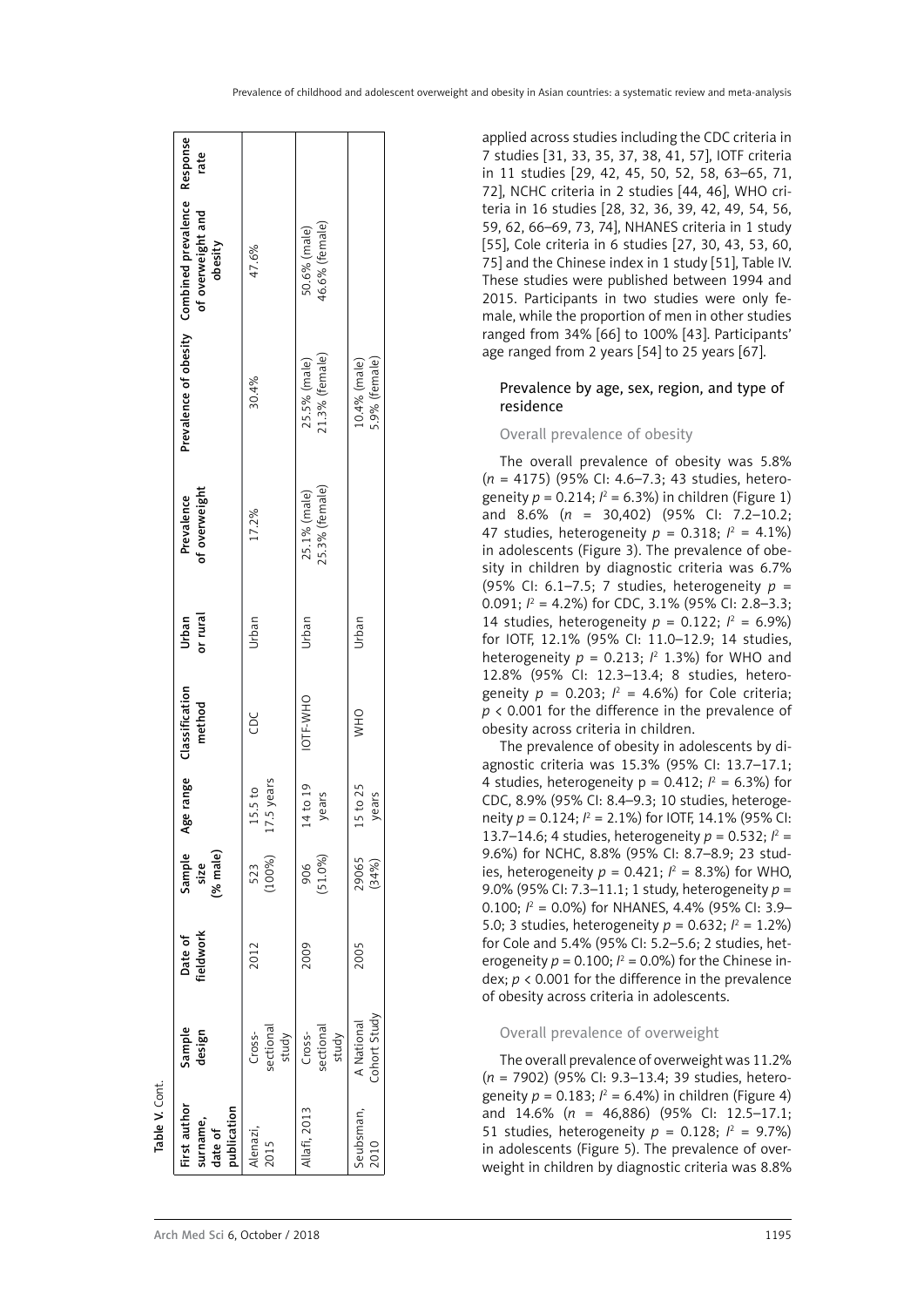|  | Mohsen Mazidi, Maciej Banach, Andre Pascal Kengne; Lipid and Blood Pressure Meta-analysis Collaboration Group |  |
|--|---------------------------------------------------------------------------------------------------------------|--|
|  |                                                                                                               |  |

| Study name                    |       |       | Statistics for each study          |         |         |         | Event rate and 95% CI |      |      |
|-------------------------------|-------|-------|------------------------------------|---------|---------|---------|-----------------------|------|------|
|                               |       |       | Event rate Lower limit Upper limit | P-value |         |         |                       |      |      |
| Cao et al. 1                  | 0.070 | 0.068 | 0.072                              | < 0.001 |         |         |                       |      |      |
| Cao et al. 2                  | 0.030 | 0.028 | 0.032                              | < 0.001 |         |         |                       |      |      |
| Baker et al. 1                | 0.120 | 0.096 | 0.148                              | < 0.001 |         |         |                       |      |      |
| Baker et al. 2                | 0.060 | 0.045 | 0.079                              | < 0.001 |         |         |                       |      |      |
| Aggarwal et al. 1             | 0.030 | 0.018 | 0.049                              | < 0.001 |         |         |                       |      |      |
| Aggarwal et al. 2             | 0.030 | 0.018 | 0.049                              | < 0.001 |         |         |                       |      |      |
| Ahmed et al. 1                | 0.150 | 0.111 | 0.199                              | < 0.001 |         |         |                       |      |      |
| Ahmed et al. 2                | 0.080 | 0.052 | 0.121                              | < 0.001 |         |         |                       |      |      |
| Akbulut et al. 1              | 0.050 | 0.034 | 0.074                              | < 0.001 |         |         |                       |      |      |
| Akbulut et al. 2              | 0.070 | 0.050 | 0.098                              | < 0.001 |         |         |                       |      |      |
| Allafi et al. 1               | 0.260 | 0.222 | 0.302                              | < 0.001 |         |         |                       |      |      |
| Allafi et al. 2               | 0.210 | 0.175 | 0.250                              | < 0.001 |         |         |                       |      |      |
| Alhazza et al. 1              | 0.240 | 0.218 | 0.263                              | < 0.001 |         |         |                       |      |      |
| Alhazza et al. 2              | 0.140 | 0.123 | 0.158                              | 0.001   |         |         |                       |      |      |
| Huda et al.                   | 0.090 | 0.073 | 0.111                              | < 0.001 |         |         |                       |      |      |
| Al Isa et al. 1               | 0.150 | 0.142 | 0.158                              | < 0.001 |         |         |                       |      |      |
| Al Isa et al. 2               | 0.130 | 0.123 | 0.138                              | < 0.001 |         |         |                       |      |      |
| Al sendi et al. 1             | 0.210 | 0.164 | 0.265                              | < 0.001 |         |         |                       |      |      |
| Al sendi et al. 2             | 0.350 | 0.294 | 0.410                              | < 0.001 |         |         |                       |      |      |
| Dayan et al. 1                | 0.040 | 0.038 | 0.042                              | < 0.001 |         |         |                       |      |      |
| Dayan et al. 2                | 0.030 | 0.028 | 0.032                              | < 0.001 |         |         |                       |      |      |
| Chen et al.                   | 0.100 | 0.076 | 0.131                              | < 0.001 |         |         |                       |      |      |
| El Bayoumy 1                  | 0.150 | 0.137 | 0.164                              | < 0.001 |         |         |                       |      |      |
| El Bayoumy 2                  | 0.140 | 0.128 | 0.153                              | < 0.001 |         |         |                       |      |      |
| Gopalakrishnan et al. 1 0.090 |       | 0.052 | 0.152                              | < 0.001 |         |         |                       |      |      |
| Gopalakrishnan et al. 20.020  |       | 0.007 | 0.058                              | < 0.001 |         |         |                       |      |      |
| Hamaideh et al. 1             | 0.060 | 0.041 | 0.087                              | < 0.001 |         |         |                       |      |      |
| Hamaideh et al. 2             | 0.070 | 0.049 | 0.100                              | < 0.001 |         |         |                       |      |      |
| Jagadesan et al. 1            | 0.000 | 0.000 | 0.004                              | < 0.001 |         |         |                       |      |      |
| Jagadesan et al. 2            | 0.050 | 0.044 | 0.057                              | < 0.001 |         |         |                       |      |      |
| Liou et al. 1                 | 0.100 | 0.092 | 0.109                              | < 0.001 |         |         |                       |      |      |
| Liou et al. 2                 | 0.040 | 0.034 | 0.046                              | < 0.001 |         |         |                       |      |      |
| Maddah et al.                 | 0.060 | 0.051 | 0.070                              | < 0.001 |         |         |                       |      |      |
| Montazerifar et al.           | 0.020 | 0.012 | 0.033                              | < 0.001 |         |         |                       |      |      |
| Ramachandran 1                | 0.040 | 0.033 | 0.049                              | < 0.001 |         |         |                       |      |      |
| Ramachandran 2                | 0.030 | 0.024 | 0.038                              | < 0.001 |         |         |                       |      |      |
| Seubsman 1                    | 0.100 | 0.094 | 0.106                              | < 0.001 |         |         |                       |      |      |
| Seubsman 2                    | 0.060 | 0.057 | 0.063                              | < 0.001 |         |         |                       |      |      |
| Bin zaal et al. 1             | 0.220 | 0.178 | 0.268                              | < 0.001 |         |         |                       |      |      |
| Bin zaal et al. 2             | 0.200 | 0.161 | 0.246                              | < 0.001 |         |         |                       |      |      |
| Alenazi et al.                | 0.300 | 0.262 | 0.341                              | < 0.001 |         |         |                       |      |      |
| Al-Rukban et al.              | 0.210 | 0.185 | 0.238                              | < 0.001 |         |         |                       |      |      |
| Bar Dayan et al. 1            | 0.120 | 0.117 | 0.123                              | < 0.001 |         |         |                       |      |      |
| Bar Dayan et al. 2            | 0.110 | 0.107 | 0.113                              | < 0.001 |         |         |                       |      |      |
| Goyal et al. 1                | 0.030 | 0.026 | 0.035                              | < 0.001 |         |         |                       |      |      |
| Goyal et al. 2                | 0.020 | 0.017 | 0.024                              | < 0.001 |         |         |                       |      |      |
| Al-Almaie et al.              | 0.190 | 0.162 | 0.221                              | < 0.001 |         |         |                       |      |      |
|                               | 0.086 | 0.072 | 0.102                              | < 0.001 |         |         |                       |      |      |
|                               |       |       |                                    |         | $-0.50$ | $-0.25$ | $\Omega$              | 0.25 | 0.50 |

Figure 3. Overall prevalence of obesity in adolescents

(95% CI: 8.1–9.6; 7 studies, heterogeneity *p* = 0.421; *I* 2 = 4.6%) for CDC, 10.8% (95% CI: 10.5– 11.2; 12 studies, heterogeneity  $p = 0.692$ ;  $l^2 =$ 4.1%) for IOTF, 15.5% (95% CI: 15.0–16.0; 12 studies, heterogeneity  $p = 0.158$ ;  $l^2 = 3.1\%$ ) for WHO and 23.7% (95% CI: 23.0–24.3; 8 studies, heterogeneity  $p = 0.782$ ;  $l^2 = 9.6\%$ ) for Cole criteria;  $p <$ 0.001 for the difference in the prevalence of obesity across criteria in children.

The prevalence of overweight in adolescents by diagnostic criteria was 14.6% (95% CI: 13.3–16.0; 4 studies, heterogeneity  $p = 0.084$ ;  $l^2 = 6.5\%$ ) for CDC, 17.0% (95% CI: 16.5–17.4; 14 studies, heterogeneity  $p = 0.142$ ;  $l^2 = 4.2$ %) for IOTF, 30.9% (95% CI: 30.2–31.5; 4 studies, heterogeneity *p* = 0.823; *I* 2 = 4.2%) for NCHC, 9.8% (95% CI: 9.7–10.0; 22 studies, heterogeneity  $p = 0.961$ ;  $l^2 = 2.8$ %) for WHO and 17.4% (95% CI: 16.4–18.4; 4 studies, heterogeneity  $p = 0.635$ ;  $l^2 = 1.4$ %) for Cole crite-

ria;  $p < 0.001$  for the difference in the prevalence of obesity across criteria in adolescents.

Favours A Favours B

#### Prevalence of obesity and overweight by sex

The overall prevalence of obesity in children by gender was 7.0% (*n* = 2631) (95% CI: 5.0–9.6; 21 studies, heterogeneity  $p = 0.262$ ;  $l^2 = 6.9\%$ ) in boys and 4.8% (*n* = 1561) (95% CI: 3.4–6.8; 21 studies, heterogeneity  $p = 0.102$ ;  $l^2 = 2.1\%$ ) in girls;  $p \lt 0.001$  for the difference by gender. The overall prevalence of obesity in adolescents by gender was 10.1% (*n* = 17,989) (95% CI: 8.0–12.6; 24 studies, heterogeneity  $p = 0.832$ ;  $l^2 = 1.4\%)$ in boys and 6.2% (*n* = 10,872) (95% CI: 4.6–8.2; 25 studies, heterogeneity  $p = 0.209$ ;  $l^2 = 9.2\%$ ) in girls; *p* < 0.001 for the difference by gender.

The overall prevalence of overweight in children by gender was 11.7% (*n* = 4296) (95% CI: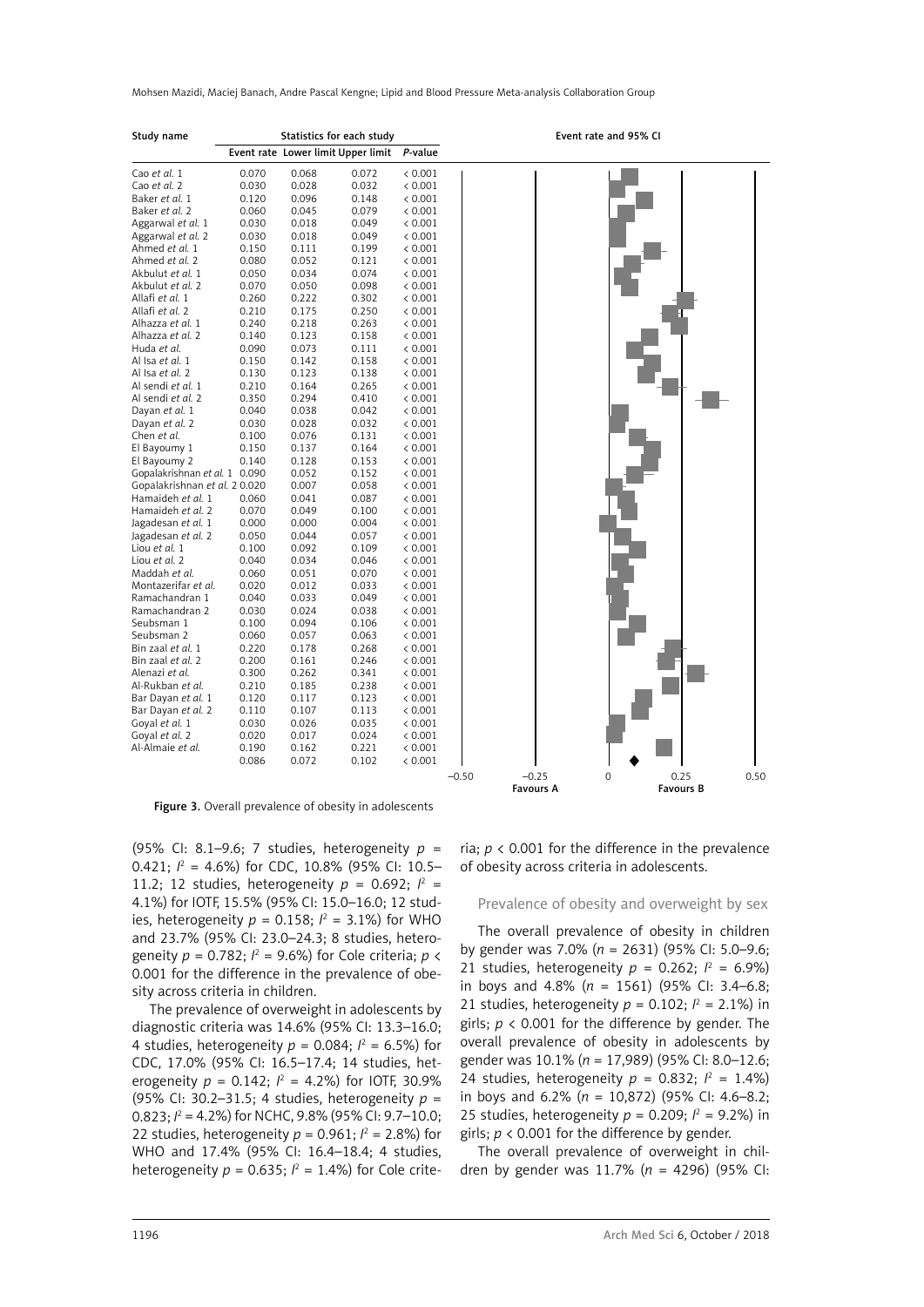| Study name             |       |       | Statistics for each study          |             | Event rate and 95% CI |  |  |
|------------------------|-------|-------|------------------------------------|-------------|-----------------------|--|--|
|                        |       |       | Event rate Lower limit Upper limit | P-value     |                       |  |  |
| Al Alwan et al. 1      | 0.215 | 0.182 | 0.253                              | < 0.001     |                       |  |  |
| Al Alwan et al. 2      | 0.213 | 0.184 | 0.245                              | < 0.001     |                       |  |  |
| Amin et al.            | 0.142 | 0.123 | 0.164                              | < 0.001     |                       |  |  |
| Ayatollahi et al. 1    | 0.068 | 0.055 | 0.083                              | < 0.001     |                       |  |  |
| Ayatollahi et al. 2    | 0.038 | 0.028 | 0.051                              | < 0.001     |                       |  |  |
| Chen et al. 1          | 0.360 | 0.345 | 0.375                              | < 0.001     |                       |  |  |
| Chen et al. 2          | 0.287 | 0.273 | 0.301                              | < 0.001     |                       |  |  |
| Chu et al. 1           | 0.155 | 0.136 | 0.176                              | < 0.001     |                       |  |  |
| Chu et al. 2           | 0.144 | 0.125 | 0.166                              | < 0.001     |                       |  |  |
| Jagadesan et al. 1     | 0.016 | 0.010 | 0.026                              | < 0.001     |                       |  |  |
| Jagadesan et al. 2     | 0.162 | 0.150 | 0.175                              | $< 0.001\,$ |                       |  |  |
| Jagadesan et al. 3     | 0.026 | 0.017 | 0.039                              | $< 0.001\,$ |                       |  |  |
| Jagadesan et al. 4     | 0.137 | 0.125 | 0.150                              | < 0.001     |                       |  |  |
| Khader et al. 1        | 0.188 | 0.166 | 0.213                              | < 0.001     |                       |  |  |
| Khader et al. 2        | 0.199 | 0.176 | 0.224                              | < 0.001     |                       |  |  |
| Xinhua et al. 1        | 0.126 | 0.115 | 0.138                              | < 0.001     |                       |  |  |
| Xinhua et al. 2        | 0.075 | 0.066 | 0.085                              | < 0.001     |                       |  |  |
| Ma et al. 1            | 0.103 | 0.094 | 0.112                              | < 0.001     |                       |  |  |
| Ma et al. 2            | 0.117 | 0.107 | 0.127                              | < 0.001     |                       |  |  |
| Nakano et al. 1        | 0.104 | 0.093 | 0.116                              | < 0.001     |                       |  |  |
| Nakano et al. 2        | 0.085 | 0.074 | 0.096                              | < 0.001     |                       |  |  |
| Nakano et al. 3        | 0.109 | 0.098 | 0.121                              | < 0.001     |                       |  |  |
| Nakano et al. 4        | 0.082 | 0.072 | 0.094                              | < 0.001     |                       |  |  |
| Nakano et al. 5        | 0.113 | 0.102 | 0.125                              | < 0.001     |                       |  |  |
| Nakano et al. 6        | 0.086 | 0.076 | 0.097                              | < 0.001     |                       |  |  |
| Tabesh et al. 1        | 0.236 | 0.221 | 0.252                              | < 0.001     |                       |  |  |
| Tabesh et al. 2        | 0.193 | 0.179 | 0.208                              | < 0.001     |                       |  |  |
| Taheri et al. 1        | 0.110 | 0.089 | 0.136                              | < 0.001     |                       |  |  |
| Taheri et al. 2        | 0.083 | 0.066 | 0.104                              | < 0.001     |                       |  |  |
| Ghada et al. 1         | 0.084 | 0.059 | 0.118                              | < 0.001     |                       |  |  |
| Ghada et al. 2         | 0.123 | 0.092 | 0.162                              | < 0.001     |                       |  |  |
| Bose et al.            | 0.176 | 0.143 | 0.215                              | < 0.001     |                       |  |  |
| Hajian Tilaki et al. 1 | 0.125 | 0.098 | 0.159                              | < 0.001     |                       |  |  |
| Hajian Tilaki et al. 2 | 0.122 | 0.097 | 0.152                              | < 0.001     |                       |  |  |
| Ibrahim et al. 1       | 0.038 | 0.027 | 0.053                              | < 0.001     |                       |  |  |
| Ibrahim et al. 2       | 0.072 | 0.056 | 0.091                              | < 0.001     |                       |  |  |
| Pwint et al. 1         | 0.068 | 0.056 | 0.082                              | < 0.001     |                       |  |  |
| Pwint et al. 2         | 0.084 | 0.071 | 0.100                              | < 0.001     |                       |  |  |
| Zekavat et al.         | 0.099 | 0.077 | 0.126                              | < 0.001     |                       |  |  |
|                        | 0.112 | 0.093 | 0.134                              | < 0.001     |                       |  |  |

Figure 4. Overall prevalence of overweight in children

8.8–15.3; 19 studies, heterogeneity *p* = 0.965; *I* 2 = 7.1%) in boys and 10.9% (*n* = 3694) (95% CI: 8.4–14.1; 19 studies, heterogeneity *p* = 0.101;  $I^2 = 3.4\%$ ) in girls;  $p < 0.001$  for the difference by gender. The overall prevalence of overweight in adolescents by gender was 15.9% (*n* = 27,183) (95% CI: 12.8–19.7; 24 studies, heterogeneity  $p = 0.321; l<sup>2</sup> = 8.9\%)$  in boys and 13.7% (*n* = 20,574) (95% CI: 10.6–17.6; 26 studies, heterogeneity  $p = 0.215$ ;  $l^2 = 3.3\%$ ) in girls;  $p < 0.001$  for the difference by gender.

## Prevalence of obesity and overweight by region

Childhood obesity prevalence in urban boys and girls was 6.6% (95% CI: 4.3–9.9; heterogeneity  $p = 0.425$ ;  $l^2 = 6.2$ %) and 4.6% (95% CI: 3.1–6.7; heterogeneity  $p = 0.329$ ;  $l^2 = 8.3\%$ ), and for overweight it was 12.6% (95% CI: 8.9–17.6; heterogeneity  $p = 0.211$ ;  $l^2 = 2.1\%$ ) and 10.8% (95% CI: 7.8–14.8; heterogeneity  $p = 0.159$ ;  $l^2 = 1.4\%$ ) respectively.

–0.50 –0.25 0 0.25 0.50 Favours A Favours B

The prevalence of obesity in urban adolescent boys and girls was 10.3% (95% CI: 7.7–13.7; heterogeneity  $p = 0.825$ ;  $l^2 = 2.1\%$ ) and 6.6% (95% CI: 4.8–9.0; heterogeneity  $p = 0.742$ ;  $l^2 = 6.3$ %) and for overweight it was 17.1% (95% CI: 14.3–20.1; heterogeneity  $p = 0.269$ ;  $l^2 = 1.3\%$ ) and 14.8% (95% CI: 11.7–18.6; heterogeneity *p* = 0.867; *I* 2 = 8.6%) respectively.

#### Sensitivity analysis

In leave-one-out sensitivity analyses, the pooled effect estimates remained similar across all studies and within specific subgroups (Table VI). This stability confirmed that the significant difference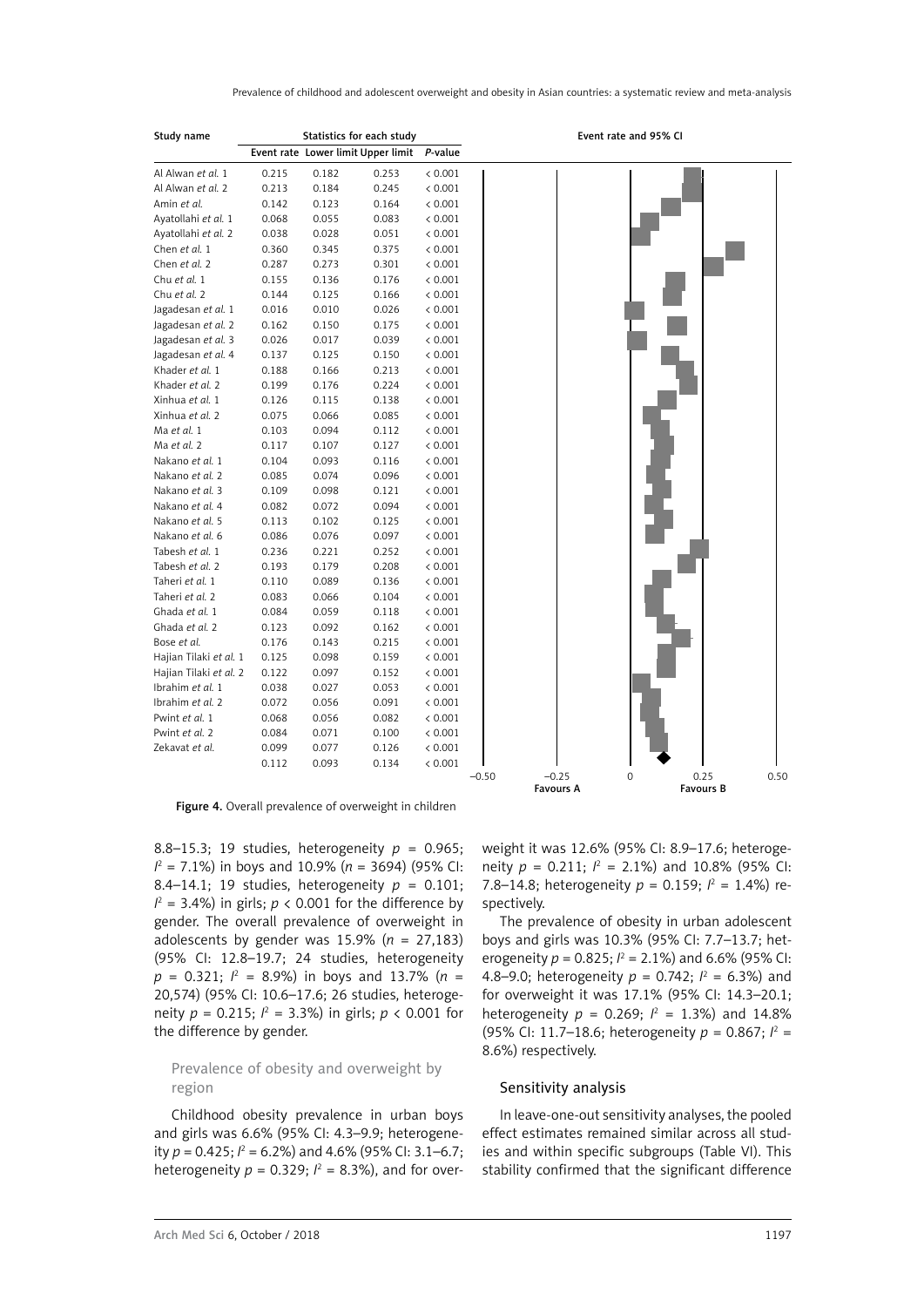Mohsen Mazidi, Maciej Banach, Andre Pascal Kengne; Lipid and Blood Pressure Meta-analysis Collaboration Group

| Study name                             |                |                | Statistics for each study |                                           | Event rate and 95% CI |  |  |
|----------------------------------------|----------------|----------------|---------------------------|-------------------------------------------|-----------------------|--|--|
|                                        | Event<br>rate  | Lower<br>limit | Upper<br>limit            | Z-value P-value                           |                       |  |  |
| Cao et al. 1                           | 0.146          | 0.143          | 0.149                     | $-131.142 < 0.001$                        |                       |  |  |
| Cao et al. 2                           | 0.088          | 0.083          | 0.089                     | $-140.196 < 0.001$                        |                       |  |  |
| Baker et al. 1                         | 0.118          | 0.095          | 0.146                     | $-15.922 < 0.001$                         |                       |  |  |
| Baker et al. 2                         | 0.189          | 0.163          | 0.219                     | $-15.848 < 0.001$                         |                       |  |  |
| Aggarwal et al. 1                      | 0.150          | 0.121          | 0.184                     | $-13.850 < 0.001$                         |                       |  |  |
| Aggarwal et al. 2                      | 0.102          | 0.078          | 0.132                     | $-14.720 \times 0.001$                    |                       |  |  |
| Ahmed et al. 1                         | 0.080          | 0.052          | 0.120                     | $-10.581 < 0.001$                         |                       |  |  |
| Ahmed et al. 2                         | 0.080          | 0.052          | 0.121                     | $-10.392 < 0.001$                         |                       |  |  |
| Akbulut et al. 1                       | 0.250          | 0.213          | 0.291                     | $-10.302 < 0.001$                         |                       |  |  |
| Akbulut et al. 2                       | 0.260          | 0.221          | 0.303                     | $-9.689 < 0.001$                          |                       |  |  |
| Allafi <i>et al</i> . 1                | 0.251          | 0.214          | 0.293                     | $-10.200 < 0.001$                         |                       |  |  |
| Allafi et al. 2                        | 0.253          | 0.215          | 0.296                     | $-9.907 < 0.001$                          |                       |  |  |
| Alhazza <i>et al.</i> 1                | 0.195          | 0.175          | 0.217                     | $-21.026 < 0.001$                         |                       |  |  |
| Alhazza et al. 2                       | 0.208          | 0.188          | 0.229                     | $-21.066 < 0.001$                         |                       |  |  |
| Huda M et al.                          | 0.140          | 0.119          | 0.164                     | $-18.875 < 0.001$                         |                       |  |  |
| Alhourani et al.                       | 0.120          | 0.100          | 0.143                     | $-19.402 < 0.001$                         |                       |  |  |
| Al Isa <i>et al</i> . 1                | 0.300          | 0.290          | 0.311                     | $-32.958 < 0.001$                         |                       |  |  |
| Al Isa et al. 2                        | 0.318          | 0.308          | 0.329                     | $-30.877 < 0.001$                         |                       |  |  |
| Al sendi et al. 1                      | 0.084          | 0.055          | 0.125                     | $-10.458 < 0.001$                         |                       |  |  |
| Al sendi <i>et al</i> . 2              | 0.035          | 0.018          | 0.066                     | $-9.772 \times 0.001$                     |                       |  |  |
| Dayan et al. 1                         | 0.124          | 0.121          | 0.127                     | $-135.668 < 0.001$                        |                       |  |  |
| Dayan et al. 2                         | 0.114          | 0.111          | 0.118                     | $-117.306 < 0.001$                        |                       |  |  |
| Chen et al. 1                          | 0.252          | 0.214          | 0.294                     | $-10.042 < 0.001$                         |                       |  |  |
| Chen et al. 2                          | 0.132          | 0.103          | 0.167                     | $-13.235 \times 0.001$                    |                       |  |  |
| El Bayoumy 1                           | 0.293          | 0.278          | 0.311                     | $-20.685 < 0.001$                         |                       |  |  |
| El Bayoumy 2                           | 0.321          | 0.304          | 0.339                     | $-18.325 \times 0.001$                    |                       |  |  |
| Gopalakrishnan et al. 10.320           |                | 0.246          | 0.405                     | $-4.024 < 0.001$                          |                       |  |  |
| Gopalakrishnan et al. 20.295           |                | 0.229          | 0.370                     | $-5.010 < 0.001$                          |                       |  |  |
| Hamaideh et al. 1                      | 0.172          | 0.139          | 0.211                     | $-12.212 < 0.001$                         |                       |  |  |
| Hamaideh et al. 2                      | 0.210          | 0.173          | 0.253                     | $-10.793 < 0.001$                         |                       |  |  |
| Jagadesan et al. 1                     | 0.036          | 0.029          | 0.045                     | $-28.378 < 0.001$                         |                       |  |  |
| Jagadesan et al. 2                     | 0.179          | 0.187          | 0.191                     | $-37.113 < 0.001$                         |                       |  |  |
| Jagadesan et al. 3                     | 0.041          | 0.029          | 0.058                     | $-17.198 < 0.001$                         |                       |  |  |
| Jagadesan et al. 4                     | 0.192          | 0.180          | 0.205                     | $-35.736 < 0.001$                         |                       |  |  |
| Liou et al. 1                          | 0.192          | 0.181          | 0.204                     | $-37.843 \times 0.001$                    |                       |  |  |
| Liou et al. 2                          | 0.127          | 0.117          | 0.137                     | $-41.450 \le 0.001$                       |                       |  |  |
| Maddah et al.                          | 0.186          | 0.171          | 0.201                     | $-29.159 < 0.001$                         |                       |  |  |
| Montazerifar et al.                    | 0.088          | 0.068          | 0.108                     | $-18.171 < 0.001$                         |                       |  |  |
| Ramachandran 1                         | 0.178          | 0.163          | 0.194                     | $-28.582 < 0.001$                         |                       |  |  |
| Ramachandran 2                         | 0.158          | 0.144          | 0.173                     | $-29.382 < 0.001$                         |                       |  |  |
| Sun et al. 1                           | 0.190          | 0.176          | 0.205                     | $-30.325 < 0.001$                         |                       |  |  |
| Sun et al. 2                           | 0.139          | 0.127          | 0.152                     | $-34.038 < 0.001$                         |                       |  |  |
| Bin zaal et al. 1<br>Bin zaal et al. 2 | 0.193<br>0.123 | 0.154<br>0.092 | 0.240<br>0.163            | $-10.163 < 0.001$<br>$-11.844 \div 0.001$ |                       |  |  |
| Alenazi <i>et al</i> .                 | 0.172          | 0.142          | 0.207                     | $-13.563 \times 0.001$                    |                       |  |  |
| Al-Rukban et al.                       | 0.138          | 0.117          | 0.162                     | $-18.892 < 0.001$                         |                       |  |  |
| Bar Dayan et al. 1                     | 0.041          | 0.039          |                           | $0.043 -131.607 < 0.001$                  |                       |  |  |
| Bar Dayan et al. 2                     | 0.033          | 0.031          | 0.035                     | $-108.612 < 0.001$                        |                       |  |  |
| Goyal et al. 1                         | 0.143          | 0.134          | 0.152                     | $-47.176 < 0.001$                         |                       |  |  |
| Goyal et al. 2                         | 0.092          | 0.085          | 0.100                     | $-49.800 < 0.001$                         |                       |  |  |
| Al-Almaie et al.                       | 0.102          | 0.081          | 0.127                     | $-17.104 < 0.001$                         |                       |  |  |
|                                        | 0.146          | 0.125          | 0.171                     | $-18.889 < 0.001$                         |                       |  |  |
|                                        |                |                |                           |                                           |                       |  |  |

Figure 5. Overall prevalence of overweight in adolescents

between the studied groups is the overall effect from all included studies.

#### Publication bias

Visual inspection of funnel plot symmetry suggested no potential publication bias for the overall prevalence of obesity in children and adolescents (Figures 6 and 7). The presence of publication bias was also not suggested by Begg's rank correlation test (Kendall's  $\tau$  with continuity correction =  $-0.17$ ,  $z = 1.61$ ,  $p = 0.107$  in children and  $-0.13$ ,  $z = 1.30$ ,  $p = 0.192$  in adolescents). After adjustment of effect sizes for potential publication bias using the 'trim and fill' correction, no potentially missing studies were imputed in the funnel plot (Figures 8 and 9). The 'fail-safe N' test showed that 7525 studies (in children) and 8070 studies

## Discussion

This study has systematically evaluated the scientific literature to provide robust estimates for obesity and overweight prevalence by age group, sex and setting in children and adolescents in Asian countries. The overall prevalence of obesity was 5.8% in Asian children and 8.6% in adolescents. Equivalents for overweight were 11.2% in children and 14.6% in adolescents. The overall prevalence by gender was 7.0% and 4.8% in boys and girls for obesity in children, and 11.7% and 10.9% in boys and girls respectively for overweight in children. Furthermore, according to our findings, childhood obesity prevalence in urban boys

(in adolescents) would be needed to bring the re-

–0.50 –0.25 0 0.25 0.50 Favours A Favours B

sult to a non-significant (*p* > 0.05) value.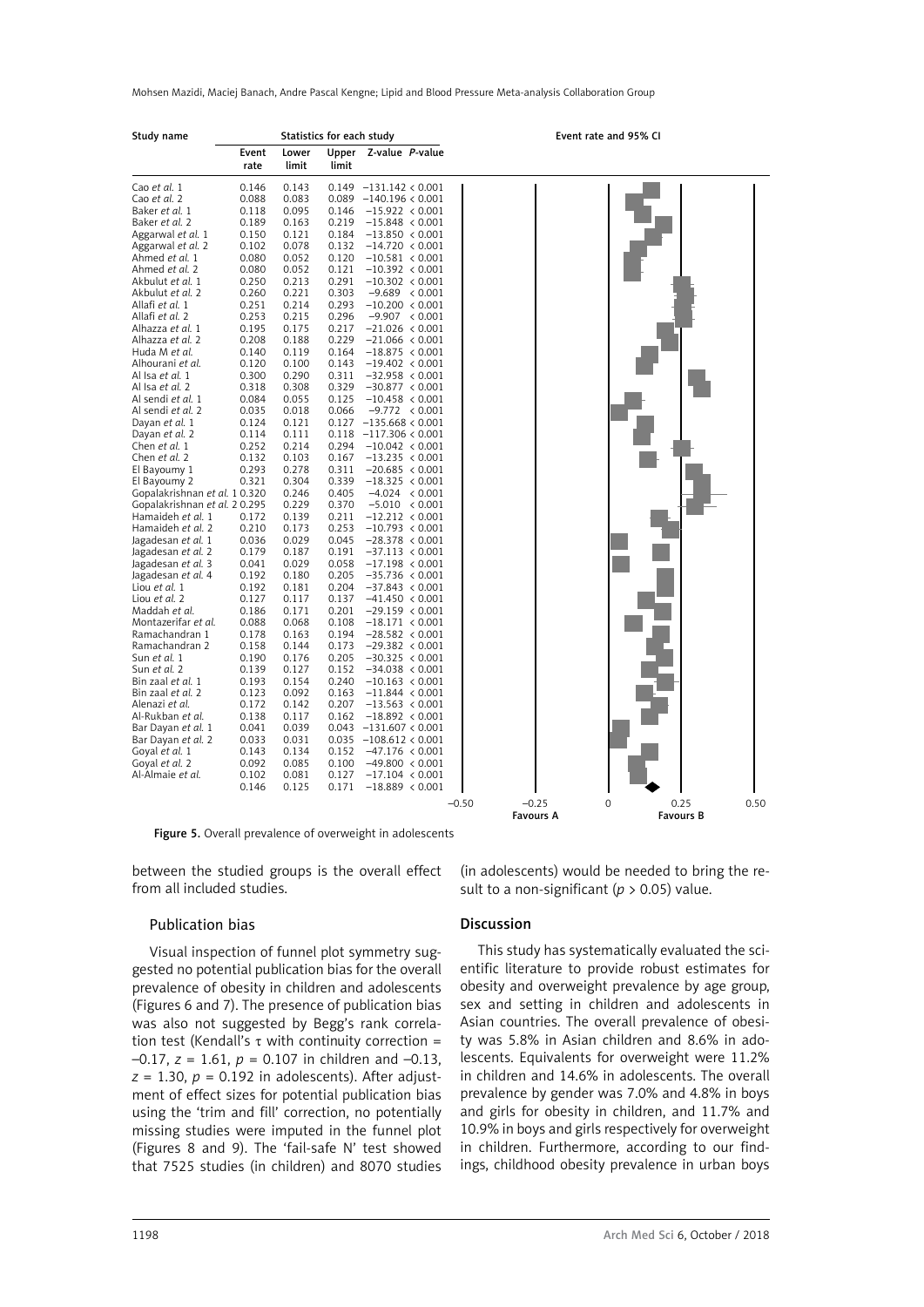| <b>Rabic VI.</b> Scribitivity arialysis across an studies |                                                  |
|-----------------------------------------------------------|--------------------------------------------------|
| Variables                                                 | Result of the leave-one-out sensitivity analyses |
| Total obesity in children                                 | 5.8% (95% Cl: 4.6-7.3)                           |
| Total obesity in adolescents                              | 8.6% (95% CI: 7.2-10.2)                          |
| Obesity in children:                                      |                                                  |
| <b>CDC</b>                                                | 6.7% (95% CI: 6.1-7.5)                           |
| <b>WHO</b>                                                | 3.1% (95% CI: 2.8-3.3)                           |
| Cole                                                      | 12.8% (95% CI: 12.3-13.4)                        |
| Obesity in adolescents:                                   |                                                  |
| <b>CDC</b>                                                | 15.3% (95% CI: 13.7-17.1)                        |
| <b>IOTF</b>                                               | 8.9% (95% CI: 8.4-9.3)                           |
| <b>NCHC</b>                                               | 14.1% (95% CI: 13.7-14.6)                        |
| <b>WHO</b>                                                | 8.8% (95% CI: 8.7-8.9)                           |
| <b>NHANES</b>                                             | 9.0% (95% CI: 7.3-11.1)                          |
| Cole                                                      | 4.4% (95% CI: 3.9-5.0)                           |
| Chinese index                                             | 5.4% (95% CI: 5.2-5.6)                           |
| Total overweight in children                              | 11.2% (95% CI: 9.3-13.4)                         |
| Total overweight in adolescents                           | 14.6% (95% CI: 12.5-17.1)                        |
| Overweight in children:                                   |                                                  |
| CDC                                                       | 10.8% (95% Cl: 10.5-11.2)                        |
| <b>WHO</b>                                                | 15.5% (95% CI: 15.0-16.0)                        |
| Cole                                                      | 23.7% (95% CI: 23.0-24.3)                        |
| Overweight in adolescents:                                |                                                  |
| CDC                                                       | 14.6% (95% Cl: 13.3-16.0)                        |
| <b>IOTF</b>                                               | 17.0% (95% CI: 16.5-17.4)                        |
| <b>NCHC</b>                                               | 30.9% (95% CI: 30.2-31.5)                        |
| <b>WHO</b>                                                | $9.8\%$ (95% CI: 9.7-10.0)                       |
|                                                           |                                                  |

Table VI. Sensitivity analysis across all studies

and girls was 6.6% and 4.6% and for overweight it was 12.6 and 10.8% respectively, and the prevalence of obesity in urban adolescent boys and girls was 10.3% and 6.6%, while for overweight it was 17.1% and 14.8% respectively.

Cole 17.4% (95% CI: 16.4–18.4)

In line with our findings, some systematic reviews have reported on growing prevalence of obesity and overweight among children and adolescents. The Global Burden of Disease Study estimated that the prevalence of obesity/overweight in children and adolescents in developing countries was 12.9% for boys and 13.4% for girls in 2013 [76]. A meta-analysis concluded that the prevalence of obesity in children and adolescents aged 2 to 19 years in the United States in 2011–2014 was 17.0%, while the prevalence of extreme obesity was 5.8% [77]. The combined prevalence of overweight and obesity in European children below the age of 10 ranged from > 40% in southern Europe to < 10% in northern Europe [78]. These findings confirm the high prevalence of overweight and obesity in children and adolescents worldwide. In another study in which worldwide trends in mean BMI in children and adolescents were estimated, they reported that the rising trends in children's and adolescents' BMI have plateaued in many high-income countries, albeit at high levels, but have accelerated in parts of Asia [79].

Different definitions have been used for childhood and adolescent obesity; thus, it is difficult to make meaningful comparisons across countries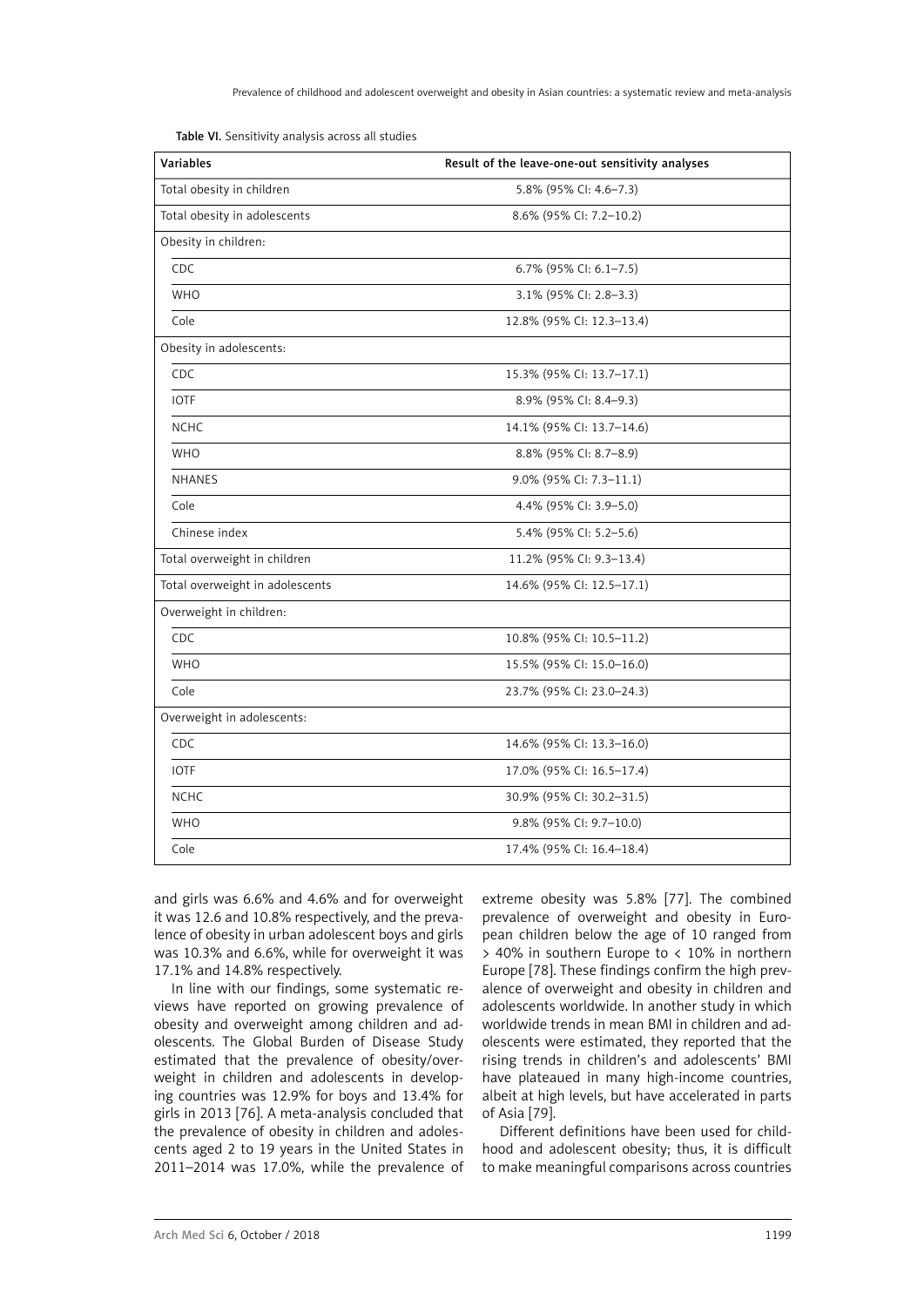

Figure 6. Funnel plots for publication bias for the overall prevalence of obesity in children. Open circles represent observed published studies; open diamond represents observed effect size



missing studies (prevalence of obesity in children). No potentially missing study was imputed in the funnel plot. Open circles represent observed published studies; open diamond represents observed effect size; closed diamond represents imputed effect size

and studies. According to the cut-off point references when used to compare the obesity status in this meta-analysis, we found that compared with the CDC criteria, the IOTF, WHO and Cole definitions tend to underestimate the prevalence of obesity and overestimate the prevalence of overweight among Asian children and adolescents.

The WHO reported that childhood overweight and obesity could be the results of the changing life style including consuming high energy-dense diets that are high in fat content and carbohydrate but low in vitamins and minerals, and doing less physical activity because of the sedentary lifestyles [80]. Asian investigations have reported epidemiologic transition along with a notable nutrition transition in the Asian child and adolescent population, and suggested that urbanization in most parts of Asia is associated with increased sedentary behaviour and lack of physical activity [28, 81], due to a lack of play areas, both in the community and in schools, as well as increasing time spent watching television and playing computer games [82, 83]. Additionally, due to more recent widespread availability of fast food shops in Asian countries, increasing consumption of junk foods has also contribut-



Figure 7. Funnel plots for publication bias for the overall prevalence of obesity in adolescents. Open circles represent observed published studies; open diamond represents observed effect size



Figure 9. Trim and fill method to impute potentially missing studies (prevalence of obesity in adolescents). No potentially missing study was imputed in the funnel plot. Open circles represent observed published studies; open diamond represents observed effect size; closed diamond represents imputed effect size

ed to dietary changes [83]. Furthermore, it has been reported that socioeconomic status (SES) influences the prevalence of childhood overweight and obesity [84]. National studies have confirmed a diet with higher energy-dense, animal-based foods in childhood with a high SES, and desire in city children to have a lower intake of fruit and vegetables [85]. It has been reported that urban families spend more time watching television, have less sleep and digital playing. Moreover, compared to rural area, subjects in urban areas have easier access to cars, which could be a contributing factor [86].

In our study the prevalence of obesity and overweight differed by sex. We found that girls had a lower prevalence of obesity than boys, and this ratio in adolescents was higher in boys compared to girls. It could be due to differences in body fat composition or physical activity, or the fact that girls care more about their appearance and pay higher attention to their body image than boys [87]. Boys and girls differ in several factors such as body composition, hormone biology and susceptibility to certain social, patterns of weight gain, ethnic, genetic, and environmental factors, which can explain gender differences [88].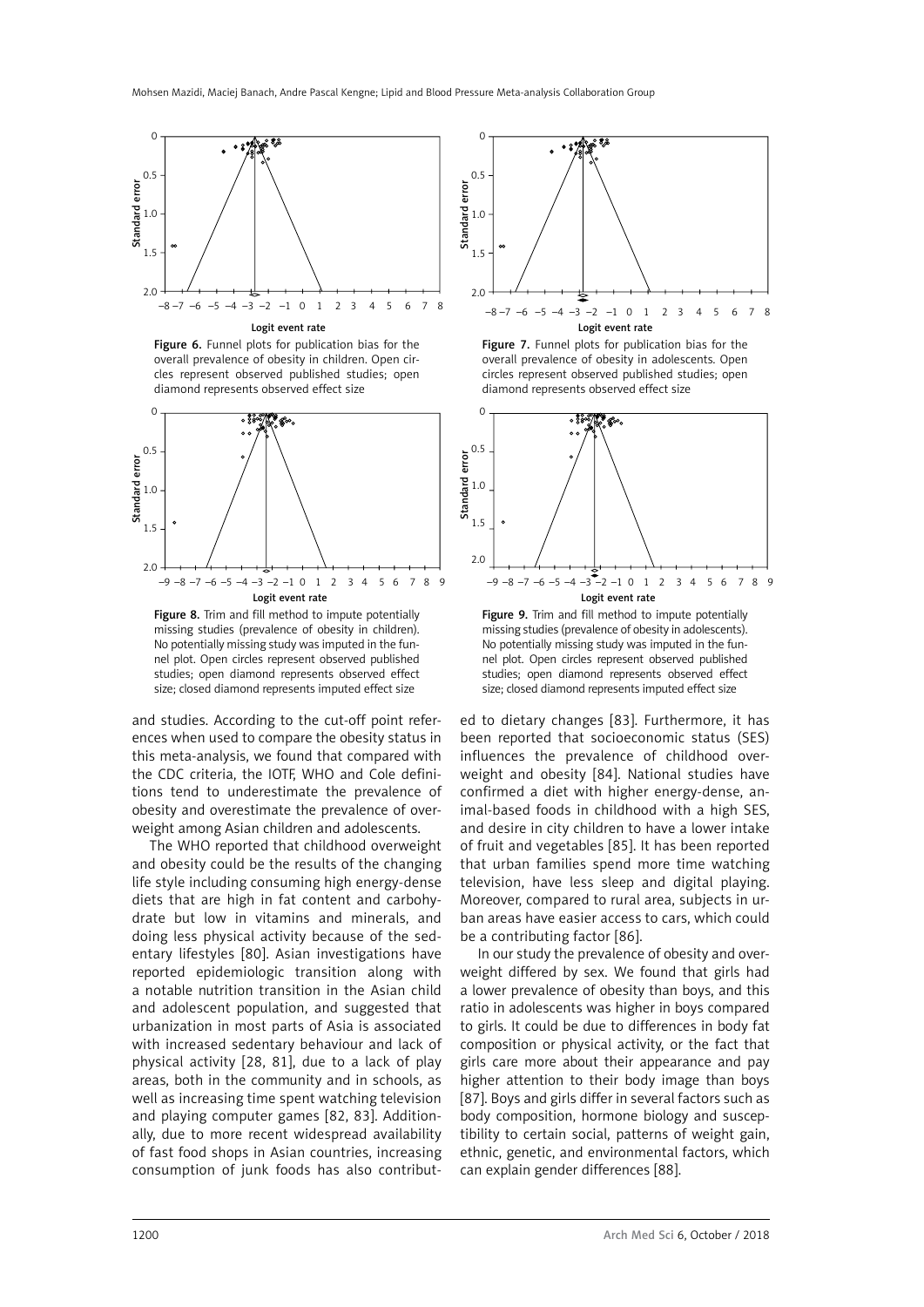The alarmingly high rate of overweight/obesity in Asian children and adolescents warrants immediate intervention: raising awareness among children, adolescents and their families about the health consequences of obesity and its related diseases including diabetes and cardiovascular diseases, teaching community members to encourage lifestyle changes including in diet and physical activity, national and international monitoring programmes in order to decrease the rate of overweight and obesity in the community in order to avoid an obesity epidemic in the future generation.

The comparisons of overweight and obesity prevalence need to be interpreted with caution due to the differences in survey sampling methods, sample sizes, age range of subjects, quality of data in terms of height and weight measurement. Moreover, like most meta-analyses, we pooled together studies conducted under different circumstances in different parts of Asian countries among different population groups. In addition, a specific limitation of our meta-analysis is related to the difficulty of combining studies that used four different diagnostic criteria to assess overweight/obesity. This is directly related to the lack of consensus about the diagnostic criteria for overweight/obesity. In order to evaluate the sources of bias in the review, we performed subgroup analyses. Important strengths of the present study include the use of meta-analytic techniques to derive the pooled estimates, and the application of sensitivity analyses to confirm the robustness of our findings.

In conclusion, from our findings it was revealed that in regard of the number of children who are overweight or obese, relevant health authorities should review the obesity preventive strategies and, using public health interventions, reduce the rate of obesity throughout Asian countries.

#### Acknowledgments

The study protocol was registered with the International Prospective Register of Systematic Reviews, PROSPERO (registration no: CRD42016033061).

#### Conflict of interest

The authors declare no conflict of interest.

#### References

- 1. Rivera JA, de Cossio TG, Pedraza LS, Aburto TC, Sanchez TG, Martorell R. Childhood and adolescent overweight and obesity in Latin America: a systematic review. Lancet Diabetes Endocrinol 2014; 2: 321-32.
- 2. Mistry SK, Puthussery S. Risk factors of overweight and obesity in childhood and adolescence in South Asian countries: a systematic review of the evidence. Public Health 2015; 129: 200-9.
- 3. Swinburn BA, Sacks G, Hall KD, et al. The global obesity pandemic: shaped by global drivers and local environments. Lancet 2011; 378: 804-14.
- 4. Cunningham SA, Kramer MR, Narayan KMV. Incidence of childhood obesity in the United States. N Engl J Med 2014; 370: 403-11.
- 5. Lakshman R, Elks CE, Ong KK. Childhood obesity. Circulation 2012; 126: 1770-9.
- 6. Olaya B, Moneta MV, Pez O, et al. Country-level and individual correlates of overweight and obesity among primary school children: a cross-sectional study in seven European countries. BMC Public Health 2015; 15: 1-12.
- 7. WHO. Commission on Ending Childhood Obesity: Facts and figures on childhood obesity. World Health Organization 2014.
- 8. Caleyachetty R, Echouffo-Tcheugui JB, Tait CA, Schilsky S, Forrester T, Kengne AP. Prevalence of behavioural risk factors for cardiovascular disease in adolescents in low-income and middle-income countries: an individual participant data meta-analysis. Lancet Diabetes Endocrinol 2015; 3: 535-44.
- 9. Jayawardena R, Byrne NM, Soares MJ, Katulanda P, Hills AP. Prevalence, trends and associated socio-economic factors of obesity in South Asia. Obesity Facts 2013; 6: 405-14.
- 10. Lobstein T, Jackson-Leach R, Moodie ML, et al. Child and adolescent obesity: part of a bigger picture. Lancet 2015; 385: 2510-20.
- 11. Afshin A, Forouzanfar MH, Reitsma MB, et al. Health effects of overweight and obesity in 195 countries over 25 years. N Engl J Med 2017; 377: 13-27.
- 12. Ramachandran A, Snehalatha C. Rising burden of obesity in Asia. J Obesity 2010; 2010: pii: 868573.
- 13. Al-Hazzaa HM, Abahussain NA, Al-Sobayel HI, Qahwaji DM, Alsulaiman NA, Musaiger AO. Prevalence of overweight, obesity, and abdominal obesity among urban Saudi adolescents: gender and regional variations. J Health Popul Nutr 2014; 32: 634-45.
- 14. Higgins JP, Green S. Cochrane Handbook for Systematic Reviews of Interventions. Wiley Online Library 2008.
- 15. Hoy D, Brooks P, Woolf A, et al. Assessing risk of bias in prevalence studies: modification of an existing tool and evidence of interrater agreement. J Clin Epidemiol 2012; 65: 934-9.
- 16. Werfalli M, Musekiwa A, Engel ME, Ross I, Kengne AP, Levitt NS. The prevalence of type 2 diabetes mellitus among older people in Africa: a systematic review study protocol. BMJ Open 2014; 4: e004747.
- 17. Cole T, Bellizzi M, Flegal K, Dietz W. Establishing a standard definition of child overweight and obesity worldwide: international survey. BMJ 2000; 320: 1420-3.
- 18. de Onis M, Onyango AW, Borghi E, Siyam A, Nishida C, Siekmann J. Development of a WHO growth reference for school-aged children and adolescents. Bull World Health Organ 2007; 85: 660-7.
- 19. Higgins J, Green S. Cochrane Handbook for Systematic Reviews, version 5.0. The Cochrane Collaboration 2009.
- 20. Sutton AJ, Abrams KR, Jones DR, Sheldon TA, Son F. Methods for meta-analysis in medical research. John Wiley & Sons; West Sussex 2000.
- 21. Ferretti G, Bacchetti T, Sahebkar A. Effect of statin therapy on paraoxonase-1 status: a systematic review and meta-analysis of 25 clinical trials. Progress Lipid Research 2015; 60: 50-73.
- 22. Sahebkar A. Are curcuminoids effective C-reactive protein-lowering agents in clinical practice? Evidence from a meta-analysis. Phytother Res 2014; 28: 633-42.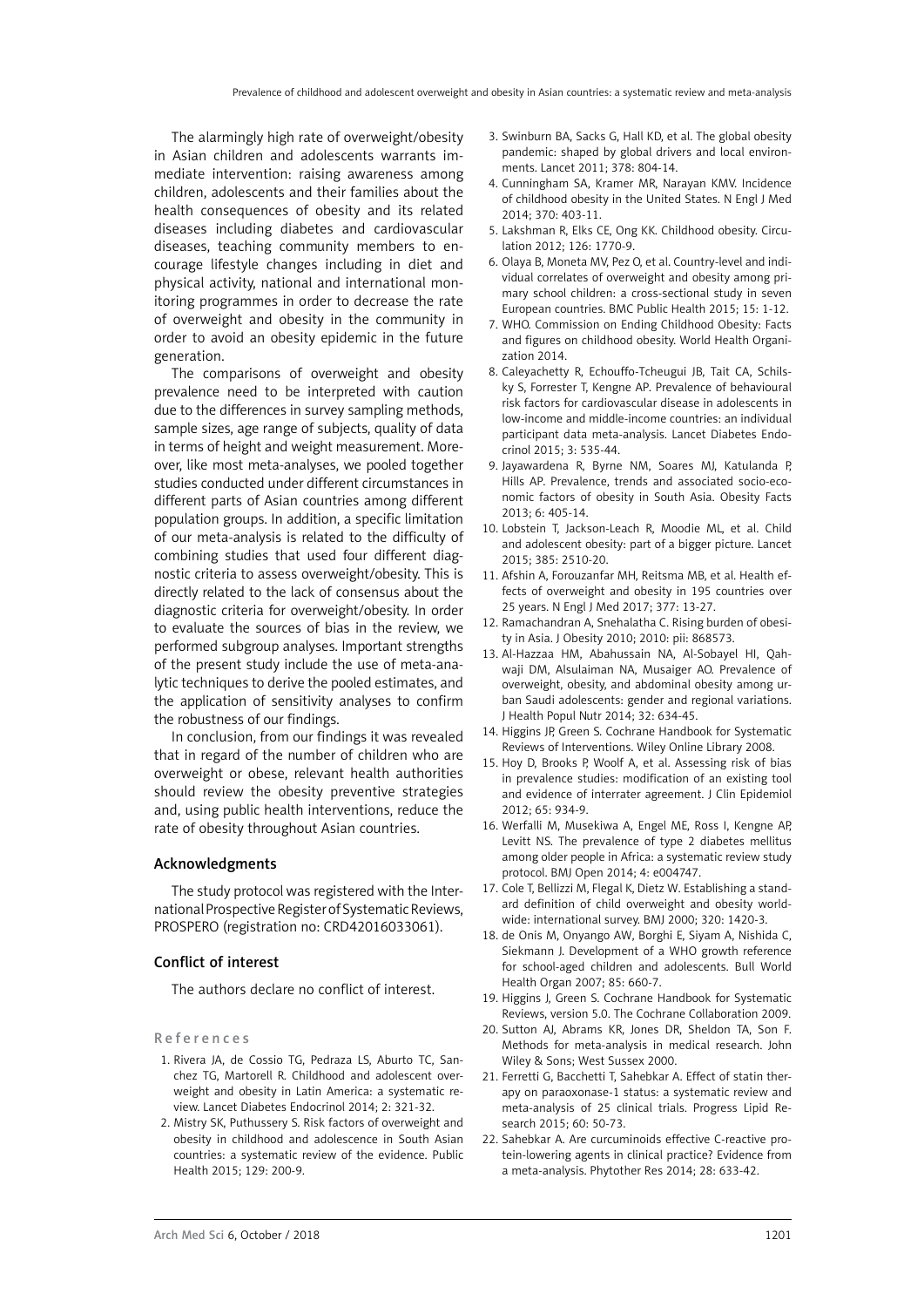- 23. Sahebkar A, Serban MC, Mikhailidis DP et al. Head-tohead comparison of statins versus fibrates in reducing plasma fibrinogen concentrations: a systematic review and meta-analysis. Pharmacol Res 2016; 103: 236-52.
- 24. Duval S, Tweedie R. Trim and fill: a simple funnel-plotbased method of testing and adjusting for publication bias in meta-analysis. Biometrics 2000; 56: 455-63.
- 25. Borenstein M, Hedges L, Higgins J, Rothstein H. Comprehensive Metaanalysis (Vers. 2). Englewood Cliffs, NJ: Biostat. Inc; 2005.
- 26. Agarwal RK. Childhood obesity: emerging challenge. Indian Pediatr 2008; 45: 443-4.
- 27. Bose K, Bisai S, Mukhopadhyay A, Bhadra M. Overweight and obesity among affluent Bengalee schoolgirls of Lake Town, Kolkata, India. Matern Child Nutr 2007; 3: 141-5.
- 28. Goyal RK, Shah VN, Saboo BD, et al. Prevalence of overweight and obesity in Indian adolescent school going children: its relationship with socioeconomic status and associated lifestyle factors. J Assoc Phys India 2010; 58: 151-8.
- 29. Jagadesan S, Harish R, Miranda P, Unnikrishnan R, Anjana RM, Mohan V. Prevalence of overweight and obesity among school children and adolescents in Chennai. Indian Pediatr 2014; 51: 544-9.
- 30. Ramachandran A, Snehalatha C, Vinitha R, et al. Prevalence of overweight in urban Indian adolescent school children. Diabetes Res Clin Pract 2002; 57: 185-90.
- 31. Ayatollahi SMT, Mostajabi F. National prevalence of obesity – prevalence of obesity among schoolchildren in Iran. Obes Rev 2007; 8: 289-91.
- 32. Behzadnia S, Vahidshahi K, Hosseini SH, Anvari S, Ehteshami S. Obesity and related factors in 7-12 year-old elementary school students during 2009-2010 in Sari, Iran. Medicinski Glasnik 2012; 9: 86-90.
- 33. Hajian-Tilaki KO, Heidari B. Prevalence of obesity, central obesity and the associated factors in urban population aged 20-70 years, in the north of Iran: a population-based study and regression approach. Obes Rev 2007; 8: 3-10.
- 34. Maddah M. Overweight among rural girls in Iran: a terrifying prospects of cardiometabolic disorders. Int J Cardiol 2009; 132: 442-4.
- 35. Montazerifar F, Karajibani M, Rakhshani F, Hashemi M. Prevalence of underweight, overweight and obesity among high-school girls in Sistan va Baluchistan. East Mediterr Health J 2009; 15: 1293-300.
- 36. Tabesh H, Hosseiny SM, Kompani F, et al. Prevalence and trend of overweight and obesity among schoolchildren in Ahvaz, Southwest of Iran. Global J Health Sci 2014; 6: 35-41.
- 37. Taheri F, Kazemi T, Chahkandi T, Namakin K, Zardast M, Bijari B. Prevalence of overweight, obesity and central obesity among elementary school children in Birjand, east of Iran, 2012. J Res Health Sci 2013; 13: 157-61.
- 38. Zekavat OR, Makarem AR, Shayan Z, Shojaee M, Karami MY. Obesity and overweight among primary school children in Iran. Minerva Pediatr 2014; 66: 579-84.
- 39. Al Alwan I, Al Fattani A, Longford N. The effect of parental socioeconomic class on children's body mass indices. J Clin Res Pediatr Endocrinol 2013; 5: 110-5.
- 40. Al-Almaie S. Knowledge of healthy diets among adolescents in eastern Saudi Arabia. Ann Saudi Med 2005; 25: 294-8.
- 41. Alenazi SA, Koura HM, Zaki SM, Mohamed AH. Prevalence of obesity among male adolescents in Arar Saudi Arabia: future risk of cardiovascular disease. Indian J Com Med 2015; 40: 182-7.
- 42. Al-Rukban MO. Obesity among Saudi male adolescents in Riyadh, Saudi Arabia. Saudi Med J 2003; 24: 27-33.
- 43. Amin TT, Al-Sultan AI, Ali A. Overweight and obesity and their relation to dietary habits and socio-demographic characteristics among male primary school children in Al-Hassa, Kingdom of Saudi Arabia. Eur J Nutr 2008; 47: 310-8.
- 44. Al-Isa AN. Body mass index, overweight and obesity among Kuwaiti intermediate school adolescents aged 10-14 years. Eur J Clin Nutr 2004; 58: 1273-7.
- 45. Allafi A, Al-Haifi AR, Al-Fayez MA, et al. Physical activity, sedentary behaviours and dietary habits among Kuwaiti adolescents: gender differences. Public Health Nutr 2014; 17: 2045-52.
- 46. El-Bayoumy I, Shady I, Lotfy H. Prevalence of obesity among adolescents (10 to 14 years) in Kuwait. Asia Pac J Publ Health 2009; 21: 153-9.
- 47. Chen CM. Overview of obesity in Mainland China. Obes Rev 2008; 9 Suppl 1: 14-21.
- 48. Chen F, Wang Y, Shan X, et al. Association between childhood obesity and metabolic syndrome: evidence from a large sample of chinese children and adolescents. PloS One 2012; 7: e47380.
- 49. Chu NF, Pan WH. Prevalence of obesity and its comorbidities among schoolchildren in Taiwan. Asia Pac J Clin Nutr 2007; 16: 601-7.
- 50. Liou YM, Liou TH, Chang LC. Obesity among adolescents: sedentary leisure time and sleeping as determinants. J Adv Nurs 2010; 66: 1246-56.
- 51. Cao ZQ, Zhu L, Zhang T, Wu L, Wang Y. Blood pressure and obesity among adolescents: a school-based population study in China. Am J Hyper 2012; 25: 576-82.
- 52. Fu WPC, Lee HC, Ng CJ, et al. Screening for childhood obesity: international vs population-specific definitions. Which is more appropriate? Int J Obes 2003; 27: 1121-6.
- 53. Li X, Liao B, Liu J, et al. Prevalence and risk factors for childhood obesity in Changsha and Shenzhen in China. Zhong Nan Da Xue Xue Bao Yi Xue Ban 2010; 35: 11-6.
- 54. Ma YN, Chen T, Wang D, Liu MM, He QC, Dong GH. Prevalence of overweight and obesity among preschool children from six cities of northeast China. Arch Med Res 2011; 42: 633-40.
- 55. Al-Hourani HM, Henry CJK, Lightowler HJ. Prevalence of overweight among adolescent females in the United Arab Emirates. Am J Hum Biol 2003; 15: 758-64.
- 56. bin Zaal AA, Musaiger AO, D'Souza R. Dietary habits associated with obesity among adolescents in Dubai, United Arab Emirates. Nutr Hospital 2009; 24: 437-44.
- 57. Abu Baker NN, Daradkeh SM. Prevalence of overweight and obesity among adolescents in Irbid governorate, Jordan. East Mediterr Health J 2010; 16: 657-62.
- 58. Hamaideh SH, Al-Khateeb RY, Al-Rawashdeh AB. Overweight and obesity and their correlates among Jordanian adolescents. J Nurs Scholarship 2010; 42: 387-94.
- 59. Ibrahim AI, Hawamdeh ZM, Al-Smadi JT, Ammari BA. Prevalence of overweight and obesity in urban and semi-urban Jordanian children aged 3-6 years. Child Care Health Develop 2008; 34: 464-9.
- 60. Khader Y, Irshaidat O, Khasawneh M, Amarin Z, Alomari M, Batieha A. Overweight and obesity among school children in Jordan: prevalence and associated factors. Matern Child Health J 2009; 13: 424-31.
- 61. Al-Raees GY, Al-Amer MA, Musaiger AO, D'Souza R. Prevalence of overweight and obesity among children aged 2-5 years in Bahrain: a comparison between two reference standards. Int J Pediatr Obes 2009; 4: 414-6.
- 62. Al-Sendi AM, Shetty P, Musaiger AO. Prevalence of overweight and obesity among Bahraini adolescents: